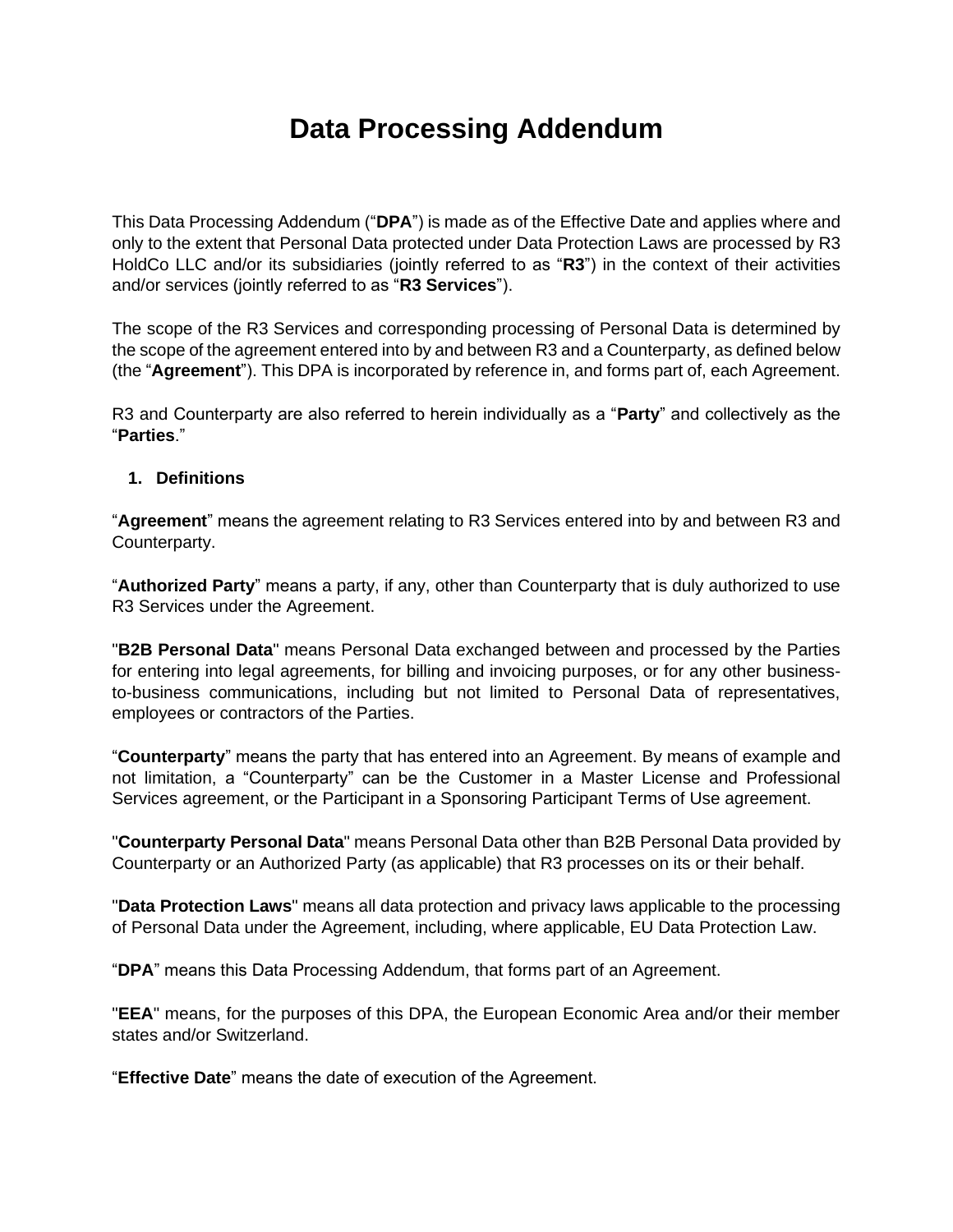"**EU Data Protection Law**" means Regulation 2016/679 of the European Parliament and of the Council of 27 April 2016 on the protection of natural persons with regard to the processing of personal data and on the free movement of such data (General Data Protection Regulation or "**GDPR**") and applicable national implementations of the GDPR, as well as, for the sole purpose of this DPA, the UK GDPR and the UK Data Protection Act 2018; each as may be amended, superseded or replaced.

"**GDPR**" means Regulation 2016/679 of the European Parliament and of the Council of 27 April 2016 on the protection of natural persons with regard to the processing of personal data and on the free movement of such data (General Data Protection Regulation).

"**Party**" means R3 or Counterparty.

"**Parties**" means R3 and Counterparty.

"**Personal Data**" means any information that identifies, relates to, describes, is reasonably capable of being associated with, or could reasonably be linked, directly or indirectly, with a particular natural person or household, as defined in applicable Data Protection Laws.

"**R3**" means R3 HoldCo LLC and/or its subsidiaries.

"**R3 Services**" means activities and/or services of R3.

"**Standard Contractual Clauses**" means the standard contractual clauses adopted by the European Commission for the transfer of Personal Data to processors established in Third Countries..

"**SCCs 2010**" means the Standard Contractual Clauses adopted by the European Commission by means of Commision Decision 2010/87/EU of 5 February 2010 on standard contractual clauses for the transfer of personal data to processors established in third countries under Directive 95/46/EC of the European Parliament and of the Council (OJ L 39, 12.2.2010, p. 5).

"**SSCs 2021**" means the Standard Contractual Clauses adopted by the European Commission by means of Commission Implementing Decision (EU) 2021/914 of 4 June 2021 on standard contractual clauses for the transfer of personal data to third countries pursuant to Regulation (EU) 2016/679 of the European Parliament and of the Council (OJ L 199, 7.6.2021, p. 31)."**Security Incident**" means a breach of security leading to the accidental or unlawful destruction, loss, alteration, unauthorised disclosure of, or access to, Counterparty Personal Dta transmitted, stored or otherwise processed.

"**Security Measures**" means the technical and organizational measures taken by R3, as described in Annex II to the SCCs 2021, attached hereto as Exhibit A.

"**Sensitive Data**" means (a) social security number, passport number, driver's license number, or similar identifier (or any portion thereof); (b) credit or debit card number (other than the truncated (last four digits) of a credit or debit card); (c) employment, financial, genetic, biometric or health information; (d) racial, ethnic, political or religious affiliation, trade union membership, or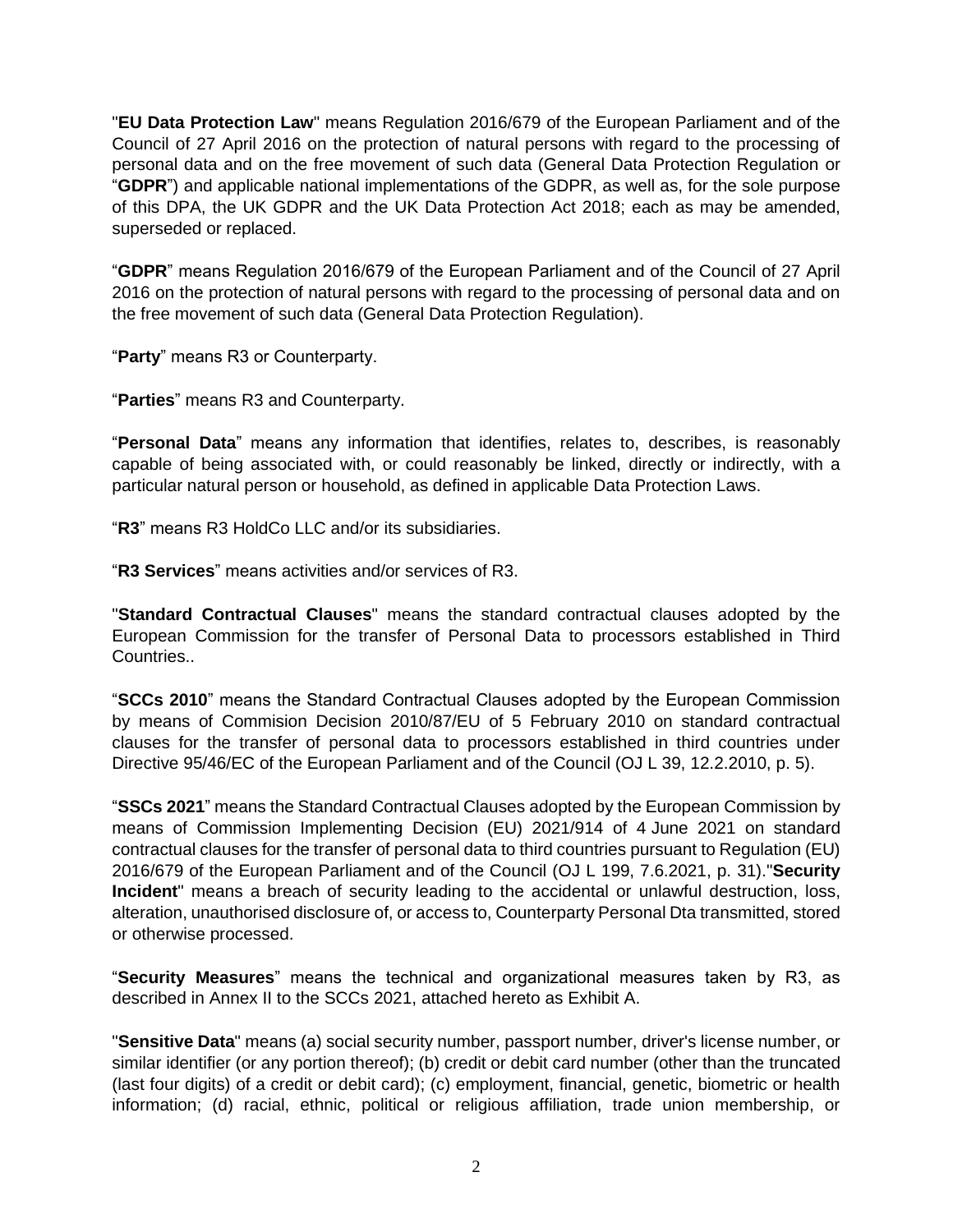information about sexual life or sexual orientation; (e) account passwords; or (f) other information that falls within the definition of "special categories of personal data" under the EU Data Protection Law.

"**Third Country**" means any country, territory or specified sector within that country or territory outside of the EEA that is not recognized by the European Commission or any competent authority (including a supervisory authority) as ensuring an adequate level of protection.

"**UK GDPR**" means the GDPR as tailored to the UK regime and applicable in the United Kingdom.

The terms "processing", "controller", "processor", and "data subject" shall have the meaning given to them in the GDPR, and "process", "processes" and "processed" shall be interpreted accordingly.

# **2. Roles and Responsibilities**

- 2.1. Parties' role. The Parties act as independent controllers when exchanging or otherwise processing B2B Personal Data.
- 2.2. R3's role. Any processing by R3 of Counterparty Personal Data is carried out as a processor on behalf of Counterparty or Authorized Party (as applicable) solely for purposes of performing R3's obligations under the Agreement. R3 will not retain, use or disclose Counterparty Personal Data for any purpose other than those identified in the Agreement and R3 will only process Counterparty Personal Data in accordance with Counterparty's or Authorized Party's (as applicable) documented lawful instructions, except where otherwise required by applicable law; in such case, R3 shall inform Counterparty of that legal requirement before processing, unless applicable law prohibits such information on important grounds of public interest. For the avoidance of doubt, as Counterparty and Authorized Party (as applicable) make an informed decision to use R3 Services, they determine the purposes and the means of any processing of Counterparty Personal Data on their behalf. In that sense, the Parties agree, and Counterparty shall procure that Authorized Party (as applicable) agrees before providing any Counterparty Personal Data, that the Agreement sets out Counterparty's or Authorized Party's (as applicable) complete and final instructions to R3 in relation to the processing of Counterparty Personal Data. Any processing of Counterparty Personal Data differing from these instructions (if any) shall require prior written agreement between the Parties. R3 shall promptly notify Counterparty if it becomes aware or believes that any data processing instruction from Counterparty or Authorized Party (as applicable) violates Data Protection Laws.
- 2.3. Counterparty's and Authorized Party's role. By deciding to use R3 Services, Counterparty and Authorized Party (as applicable) determine the purposes and the means of the processing of Counterparty Personal Data.
- 2.4. Purpose limitation. R3 shall process Counterparty Personal Data only for the purpose described in this DPA and in accordance with the Counterparty's documented lawful instructions, except where otherwise required by applicable law. The parties agree that the Agreement sets out Counterparty's complete and final instructions to R3 in relation to the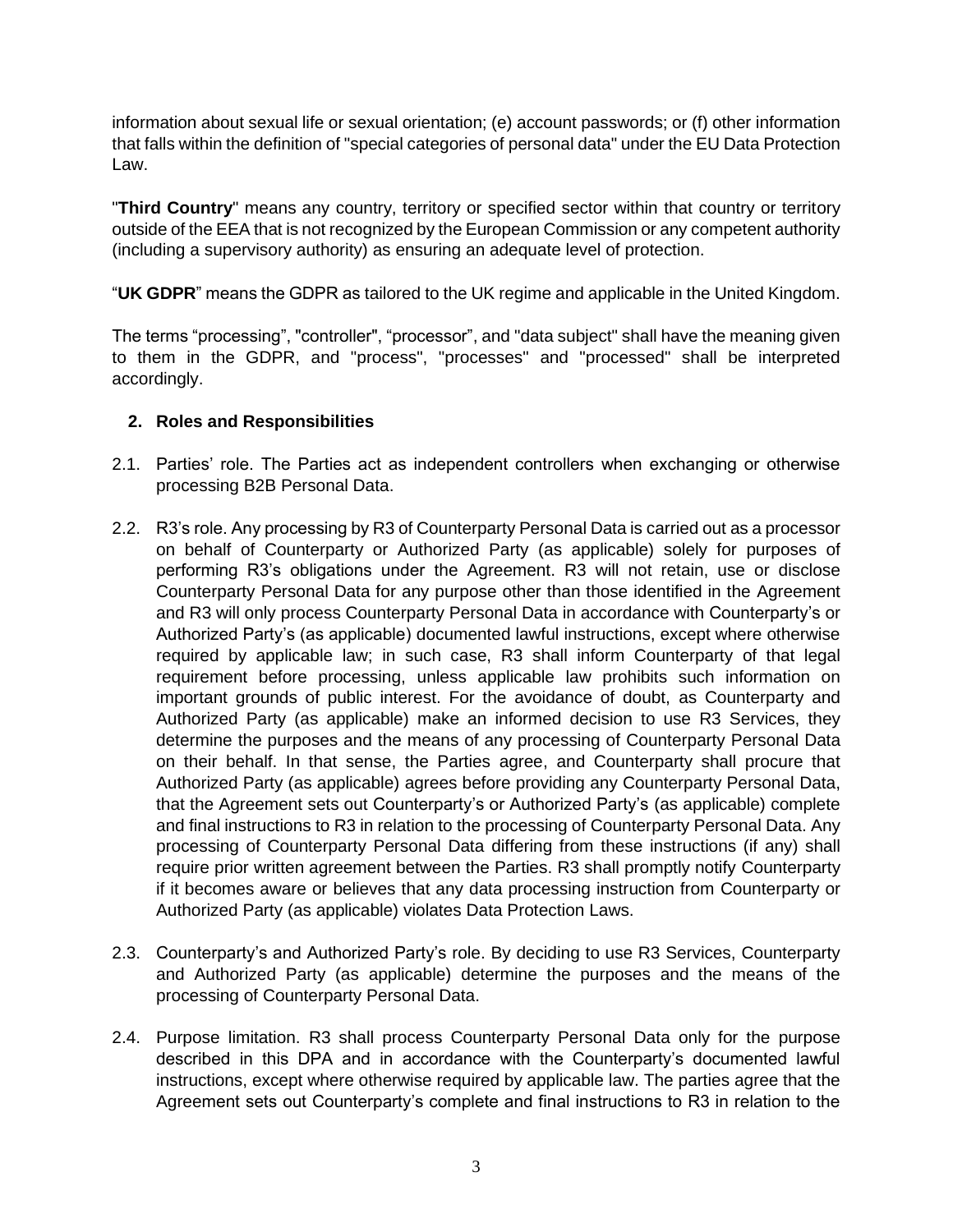processing of Countparty Personal Data, and processing differing from these instrcutions (if any) shall require prior written agreement between the parties.

- 2.5. Prohibited data. Counterparty will not provide (or cause to be provided) any Sensitive Data to R3 for processing under the Agreement, and R3 will have no liability to Counterparty or any other person whatsoever for Sensitive Data, whether in connection with a Security Incident or otherwise. For the avoidance of doubt, no Sensitive Data will be processed under this DPA.
- 2.6. Compliance with Data Protection Laws. R3, Counterparty and Authorized Party (as applicable) shall comply with Data Protection Laws in respect of their respective processing of Counterparty Personal Data in such a way as to not expose each other, directly or indirectly, to any violation of Data Protection Laws. If R3, Counterparty or Authorized Party (as applicable) determines that it cannot comply with its obligations under Data Protection Laws, it shall immediately inform the impacted party of that reason, impact and other expected consequences thereof. For the avoidance of doubt, non-compliance with Data Protection Laws shall be considered as a violation of the terms of the Agreement.

# **3. Information to Data Subjects**

- 3.1. B2B Personal Data. Each Party is responsible for providing the information that is required by Data Protection Laws to individuals whose Personal Data are provided to the other Party as B2B Personal Data.
- 3.2. Counterparty Personal Data. As R3 does not have any contact or relationship with the individuals whose Personal Data are processed as Counterparty Personal Data, Counterparty and Authorized Party (as applicable) are solely responsible for providing such individuals with the information required by Data Protection Laws.

# **4. Data Subject Rights and Cooperation**

- 4.1. B2B Personal Data. Each Party is responsible for addressing data subject requests related to B2B Personal Data.
- 4.2. Cooperation. R3 shall, at Counterparty's expense, provide reasonable cooperation to assist Counterparty or Authorized Party (as applicable) to respond to any requests from individuals or competent supervisory authorities relating to the processing of Counterparty Personal Data by R3 under the Agreement. In the event that such request is made to R3 directly, R3 shall not respond to such communication directly except as appropriate (for example, to direct the data subject to contact Counterparty) or legally required. If R3 is required to respond to such a request, R3 shall promptly notify Counterparty and provide Counterparty with a copy of the request unless R3 is legally prohibited from doing so. For the avoidance of doubt, nothing in an Agreement (including this DPA) shall restrict or prevent R3 from responding to any request from an individual or competent supervisory authority in relation to B2B Personal Data or any other Personal Data for which R3 is a controller.
- 4.3. Subpoenas and court orders. If a law enforcement agency sends R3 a demand for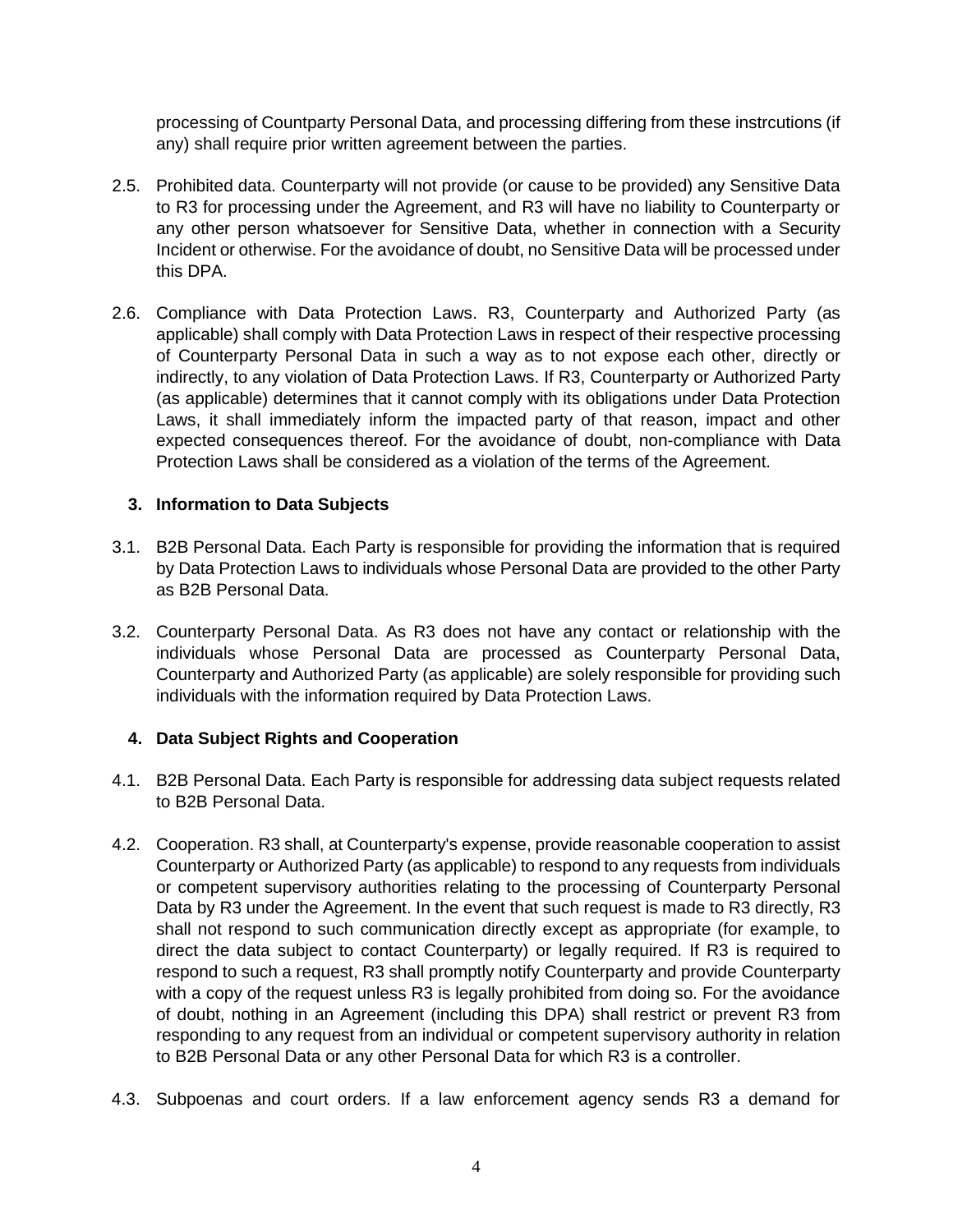Counterparty Personal Data (for example, through a subpoena or court order), R3 shall attempt to redirect the law enforcement agency to request such data directly from Counterparty and Authorized Party (as applicable). As part of this effort, R3 may provide Counterparty's basic contact information. If compelled to disclose Counterparty Personal Data to a law enforcement agency, R3 shall give Counterparty reasonable notice of the demand to allow the latter to seek a protective order or other appropriate remedy, unless R3 is legally prohibited from doing so.

4.4. Data protection impact assessment. To the extent required under applicable Data Protection Laws, R3 shall, at Counterparty's expense, provide all reasonably requested information regarding the processing of Counterparty Personal Data by R3 under the Agreement to enable Counterparty or Authorized Party (as applicable) to carry out data protection impact assessments or prior consultations with supervisory authorities as required by Data Protection Laws.

# **5. Engaging Other Processors**

- 5.1. Authorization of other processors. Counterparty agrees, and Counterparty shall procure that Authorized Party (as applicable) agrees before providing any Counterparty Personal Data, that R3 may engage sub-processors to process Counterparty Personal Data. The list of sub-processors currently engaged by R3 and authorized by Counterparty and Authorized Party (as applicable) can be accessed [here](https://www.r3.com/Sub-Processors-List) [\[https://www.r3.com/Sub-Processors-List\]](https://www.r3.com/Sub-Processors-List).
- 5.2. Objection to other processors. Counterparty and Authorized Party (as applicable) are deemed to be informed of any intended changes concerning the addition or replacement of other processors once these are added to the list referred to in Section 5.1 of this DPA. In case Counterparty or Authorized Party (as applicable) want to be informed via email, they shall inform R3 in writing about this and provide an email address to send the information to. Counterparty or Authorized Party (as applicable) may object in writing to R3's appointment of another processor within seven (7) calendar days after that such processor has been added to the list referred to in Section 5.1 above, provided that such objection is based on reasonable grounds relating to Data Protection Laws. In such event, R3 will take such objection into account in appointing such other processor.
- 5.3. Other processors' obligations. R3 shall: (i) enter into a written agreement with each other processor containing data protection obligations that provide at least the same level of protection for Counterparty Personal Data as those in this DPA, to the extent applicable to the nature of the services provided by such other processor; and (ii) remain responsible for such other processor's compliance with the obligations of this DPA and for any acts or omissions of such other processor that cause R3 to breach any of its obligations under this DPA.

# **6. Security**

6.1. Security Measures. R3 shall implement and maintain the technical and organizational Security Measures described in Annex II to the SCCs 2021, attached hereto as Exhibit A.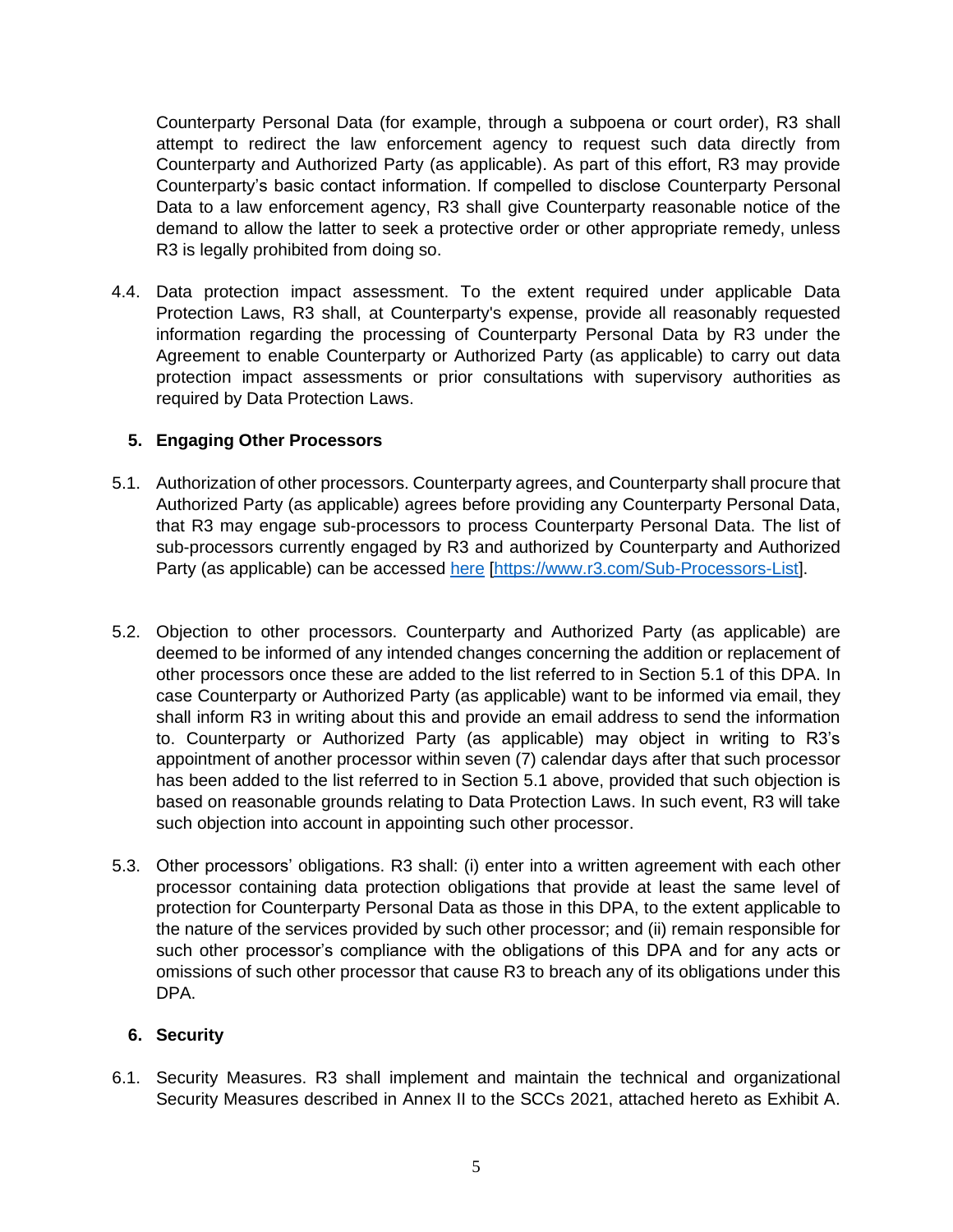Counterparty and Authorized Party (as applicable) shall be responsible for reviewing the information made available by R3 relating to such Security Measures and for making an independent determination as to whether such measures meet Counterparty's and Authorized Party's (as applicable) requirements and legal obligations under Data Protection Laws.

- 6.2. Confidentiality. R3 shall ensure that persons authorized to process Counterparty Personal Data have committed themselves to confidentiality or are under an appropriate statutory obligation of confidentiality.
- 6.3. Updates to Security Measures. Counterparty acknowledges, and Counterparty shall procure that Authorized Party (as applicable) acknowledges before providing any Counterparty Personal Data, that the Security Measures are subject to technical progress and development and that R3 may update or modify them from time to time, provided that such updates and modifications do not result in the degradation of the overall security of the R3 Services.
- 6.4. Security Incident response. Upon becoming aware of a Security Incident affecting Counterparty Personal Data, R3 shall: (i) notify Counterparty without undue delay; (ii) provide timely information relating to the Security Incident as it becomes known or as is reasonably requested by Counterparty; and (iii) promptly take reasonable steps to contain and investigate any Security Incident. R3's notification of or response to a Security Incident under this Section 6.4 shall not be construed as an acknowledgment by R3 of any fault or liability with respect to the Security Incident.

# **7. Demonstrating Compliance**

- 7.1. Records. Upon reasonable written request from Counterparty, R3 shall make available to Counterparty all information reasonably necessary to demonstrate compliance with this DPA.
- 7.2. Audits. Where the GDPR or UK GDPR applies, R3 will allow for and contribute to audits, including inspections, conducted by Counterparty or another auditor mandated by Counterparty.

# **8. International Transfers**

- 8.1. Data center locations. In the event that R3 transfers and processes Counterparty Personal Data to and in the United States and anywhere else in the world where R3, its subsidiaries or the other processors maintain data processing operations, R3 shall at all times require that such transfers are made in compliance with the requirements of Data Protection Laws.
- 8.2. EEA Data transfers. By entering into the Agreement, the Parties enter into the SCCs 2021, which are attached as Exhibit A and form and integral part of this DPA, in order to provide appropriate safeguards with regard to Counterparty Personal Data in case of transfers outside of the EEA to a Third Country. For the purposes of the Standard Contractual Clauses, R3 agrees that it is the "data importer" and Counterparty agrees, and Counterparty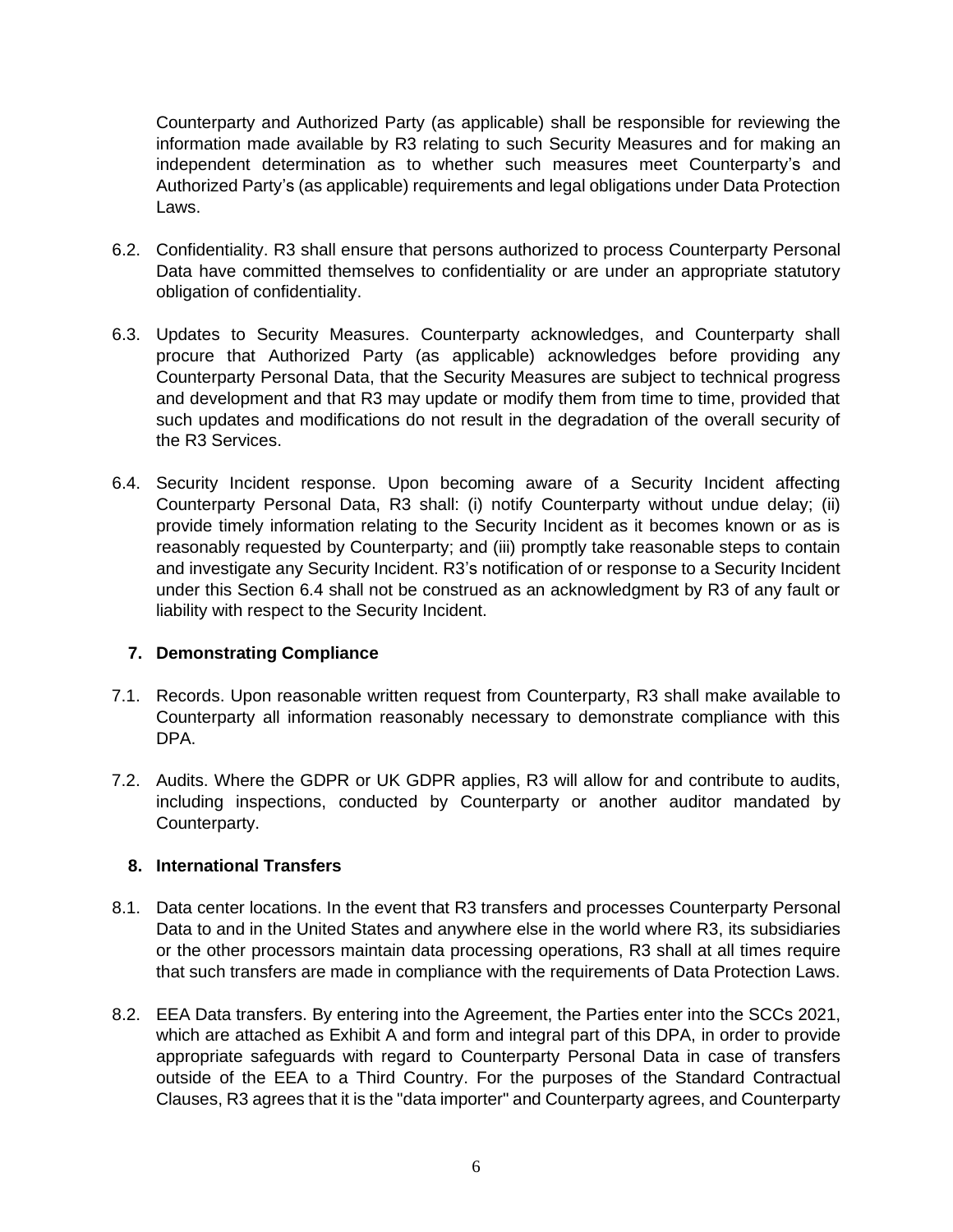shall procure that Authorized Party (as applicable) agrees before providing any Counterparty Personal Data, that it is the "data exporter" under the SCCs 2021.

8.3. UK Data Transfers. By entering into the Agreement, the Parties enter into the SCCs 2010, which are hereby incorporated by reference forming an intergral part of this DPA and available at the [https://eur](https://eur-lex.europa.eu/LexUriServ/LexUriServ.do?uri=OJ:L:2010:039:0005:0018:EN:PDF)[lex.europa.eu/LexUriServ/LexUriServ.do?uri=OJ:L:2010:039:0005:0018:EN:PDF](https://eur-lex.europa.eu/LexUriServ/LexUriServ.do?uri=OJ:L:2010:039:0005:0018:EN:PDF) in order to provide appropriate safeguards with regard to Counterparty Personal Data in case of transfers outside of the UK to a Third Country. Appendix 1 of the SCCs 2010 is replaced by Annex I.A. and I.B. of the SCCs 2021, and Appendix 2 of the SCCs 2010 is replaced by Annex II of the SCCs 2021.

# **9. Return or Deletion of Counterparty Personal Data**

9.1. The instructions related to returning or deleting Participant Personal Data are set forth in the Agreement.

# **10. Limitation of Liability**

- 10.1. Sensitive Data. The Parties shall ensure that any B2B Personal Data exchanged between the Parties do not include Sensitive Data. Thus, neither Party will have a liability towards the other Party or any other person whatsoever for Sensitive Data. If there is Security Incident related to Personal Data that was provided in contravention of this Section 10.1, under no circumstances will the receiving Party be liable for disclosure of such information and the Party that provided the Personal Data in question will fully release, indemnify and hold harmless the receiving Party from and against any liability, loss, claim, demand, cost and expense arising out of any such processing of Sensitive Data, including Security Incidents.
- 10.2. Participant Personal Data. As R3 does not determine the purposes or the means of the processing of Counterparty Personal Data, under no circumstances will R3 be liable for any such processing. Counterparty and Authorized Party (as applicable) shall fully release, indemnify and hold harmless R3 from and against any liability, loss, claim, demand, cost and expense arising out of any processing related to Counterparty Personal Data.
- 10.3. Each Party's liability taken together in the aggregate arising out of or related to this DPA (including the SCCs 2010 and SCCs 2021) shall be subject to the exclusions and limitations of liability set forth in the Agreement.
- 10.4. Any claims against R3 under or in connection with this DPA (including, where applicable, the SCCs 2010 and SCCs 2021) shall be brought solely against the entity that is a party to the Agreement.
- 10.5. In no event shall any Party limit its liability with respect to any individual's data protection rights under this DPA or otherwise.

# **11. Relationship with the Agreement**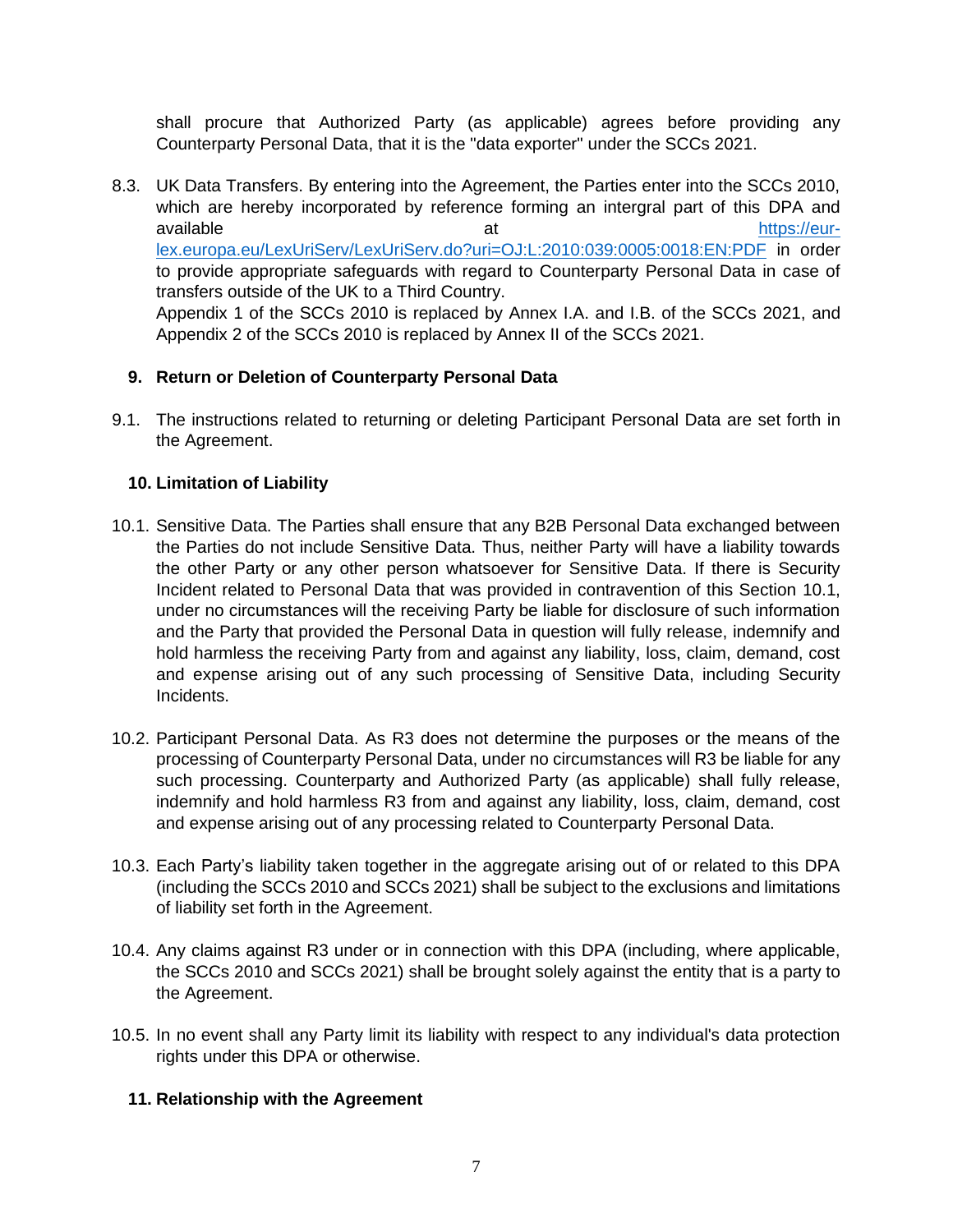- 11.1. This DPA shall remain in effect for as long as R3 carries out Counterparty Personal Data processing operations on behalf of Counterparty or Authorized Party (as applicable) or until termination of the Agreement.
- 11.2. The Parties agree that this DPA shall replace any existing data processing agreement or similar document that the Parties may have previously entered into in connection with the Agreement.
- 11.3. In the event of any conflict or inconsistency between this DPA and the Agreement, the provisions of the following documents (in order of precedence) shall prevail: (a) SCCs 2021 and (b) SCCs 2010; then (c) this DPA; and then (d) the Agreement.
- 11.4. Except for any changes made by this DPA, the Agreement remains unchanged and in full force and effect.
- 11.5. No one other than a party to the Agreement, its successors and permitted assignees shall have any right to enforce any of its terms.
- 11.6. This DPA shall be governed by and construed in accordance with governing law and jurisdiction provisions in the Agreement, unless required otherwise by applicable Data Protection Laws.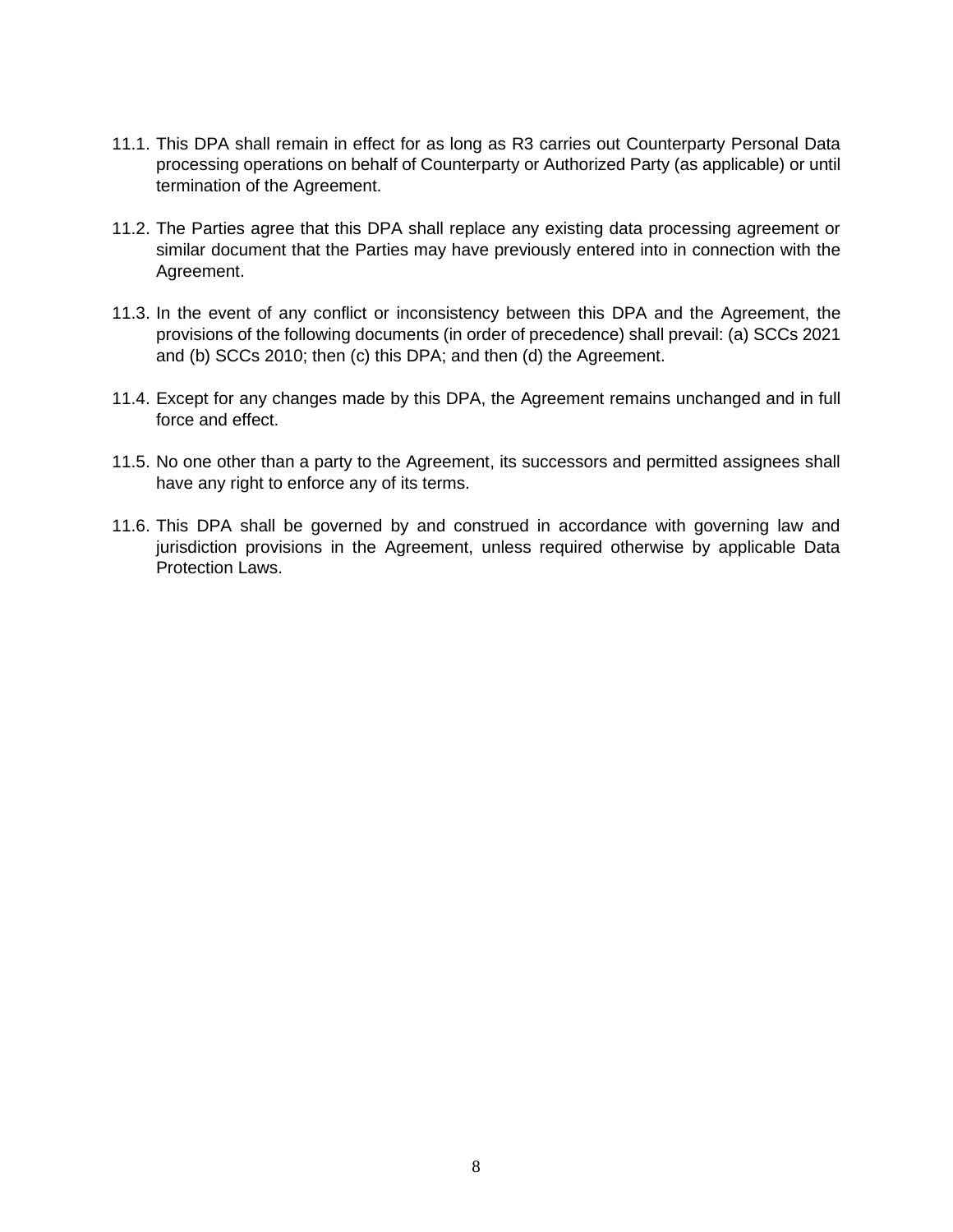# **Exhibit A: Standard Contractual Clauses (processors) for transfers out of the EEA**

For the purposes of Article 46.2.(c) of the GDPR for the transfer of personal data to processors established in third countries which do not ensure an adequate level of data protection

Counterparty or Authorized Party (as applicable),

(the data **exporter**)

And R3,

### (the data **importer**)

each a "party"; together "the parties",

HAVE AGREED on the following Contractual Clauses (the Clauses) in order to adduce adequate safeguards with respect to the protection of privacy and fundamental rights and freedoms of individuals for the transfer by the data exporter to the data importer of the personal data specified in Annex 1.B.

*Clause 1*

# *Purpose and scope*

- (a) The purpose of these standard contractual clauses is to ensure compliance with the requirements of Regulation (EU) 2016/679 of the European Parliament and of the Council of 27 April 2016 on the protection of natural persons with regard to the processing of personal data and on the free movement of such data (General Data Protection Regulation)<sup>1</sup> for the transfer of personal data to a third country.
- (b) The Parties:

Where the data exporter is a processor subject to Regulation (EU) 2016/679 acting on behalf of a Union institution or body as controller, reliance on these Clauses when engaging another processor (subprocessing) not subject to Regulation (EU) 2016/679 also ensures compliance with Article 29(4) of Regulation (EU) 2018/1725 of the European Parliament and of the Council of 23 October 2018 on the protection of natural persons with regard to the processing of personal data by the Union institutions, bodies, offices and agencies and on the free movement of such data, and repealing Regulation (EC) No 45/2001 and Decision No 1247/2002/EC (OJ L 295 of 21.11.2018, p. 39), to the extent these Clauses and the data protection obligations as set out in the contract or other legal act between the controller and the processor pursuant to Article 29(3) of Regulation (EU) 2018/1725 are aligned. This will in particular be the case where the controller and processor rely on the standard contractual clauses included in Decision […].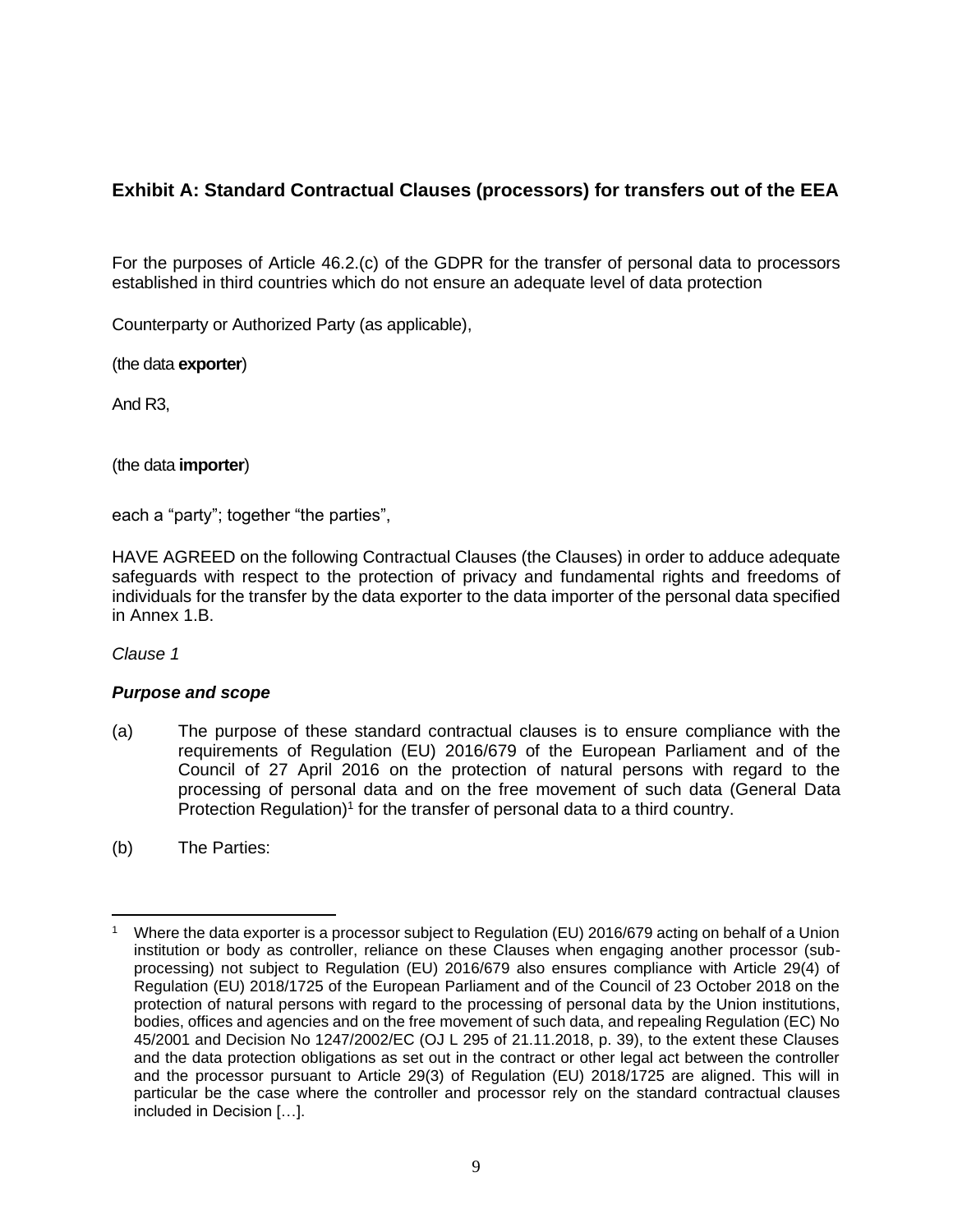- (i) the natural or legal person(s), public authority/ies, agency/ies or other body/ies (hereinafter "entity/ies") transferring the personal data, as listed in Annex I.A. (hereinafter each "data exporter"), and
- (ii) the entity/ies in a third country receiving the personal data from the data exporter, directly or indirectly via another entity also Party to these Clauses, as listed in Annex I.A. (hereinafter each "data importer")

have agreed to these standard contractual clauses (hereinafter: "Clauses").

- (c) These Clauses apply with respect to the transfer of personal data as specified in Annex I.B.
- (d) The Appendix to these Clauses containing the Annexes referred to therein forms an integral part of these Clauses.

### *Clause 2*

#### *Effect and invariability of the Clauses*

- (a) These Clauses set out appropriate safeguards, including enforceable data subject rights and effective legal remedies, pursuant to Article 46(1) and Article 46 (2)(c) of Regulation (EU) 2016/679 and, with respect to data transfers from controllers to processors and/or processors to processors, standard contractual clauses pursuant to Article 28(7) of Regulation (EU) 2016/679, provided they are not modified, except to select the appropriate Module(s) or to add or update information in the Appendix. This does not prevent the Parties from including the standard contractual clauses laid down in these Clauses in a wider contract and/or to add other clauses or additional safeguards, provided that they do not contradict, directly or indirectly, these Clauses or prejudice the fundamental rights or freedoms of data subjects.
- (b) These Clauses are without prejudice to obligations to which the data exporter is subject by virtue of Regulation (EU) 2016/679.

#### *Clause 3*

#### *Third-party beneficiaries*

- (a) Data subjects may invoke and enforce these Clauses, as third-party beneficiaries, against the data exporter and/or data importer, with the following exceptions:
	- (i) Clause 1, Clause 2, Clause 3, Clause 6, Clause 7;
	- (ii) Clause  $8 -$  Clause  $8.1(b)$ ,  $8.9(a)$ ,  $(c)$ ,  $(d)$  and  $(e;$
	- (iii) Clause  $9$  Clause  $9(a)$ , (c), (d) and (e)
	- (iv) Clause 12 Clause 12(a), (d) and (f);
	- (v) Clause 13;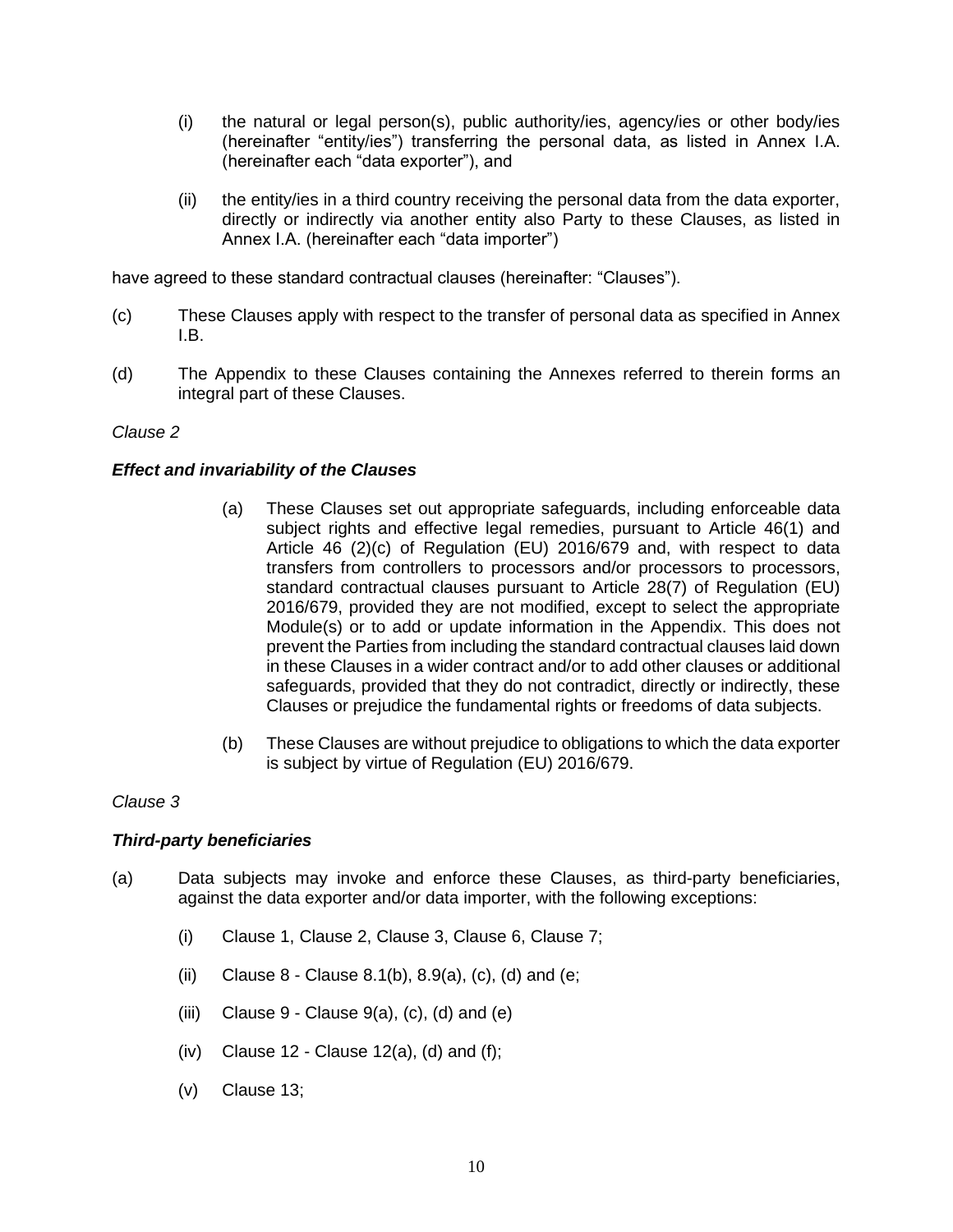- (vi) Clause  $15.1(c)$ , (d) and (e);
- (vii) Clause 16(e);
- (viii) Clause 18 Clause 18(a) and (b).
- (b) Paragraph (a) is without prejudice to rights of data subjects under Regulation (EU) 2016/679.

### *Clause 4*

### *Interpretation*

- (a) Where these Clauses use terms that are defined in Regulation (EU) 2016/679, those terms shall have the same meaning as in that Regulation.
- (b) These Clauses shall be read and interpreted in the light of the provisions of Regulation (EU) 2016/679.
- (c) These Clauses shall not be interpreted in a way that conflicts with rights and obligations provided for in Regulation (EU) 2016/679.

### *Clause 5*

# *Hierarchy*

In the event of a contradiction between these Clauses and the provisions of related agreements between the Parties, existing at the time these Clauses are agreed or entered into thereafter, these Clauses shall prevail.

#### *Clause 6*

# *Description of the transfer(s)*

The details of the transfer(s), and in particular the categories of personal data that are transferred and the purpose(s) for which they are transferred, are specified in Annex I.B.

#### *Clause 7*

# *Docking clause*

- (a) An entity that is not a Party to these Clauses may, with the agreement of the Parties, accede to these Clauses at any time, either as a data exporter or as a data importer, by completing the Appendix and signing Annex I.A.
- (b) Once it has completed the Appendix and signed Annex I.A, the acceding entity shall become a Party to these Clauses and have the rights and obligations of a data exporter or data importer in accordance with its designation in Annex I.A.
- (c) The acceding entity shall have no rights or obligations arising under these Clauses from the period prior to becoming a Party.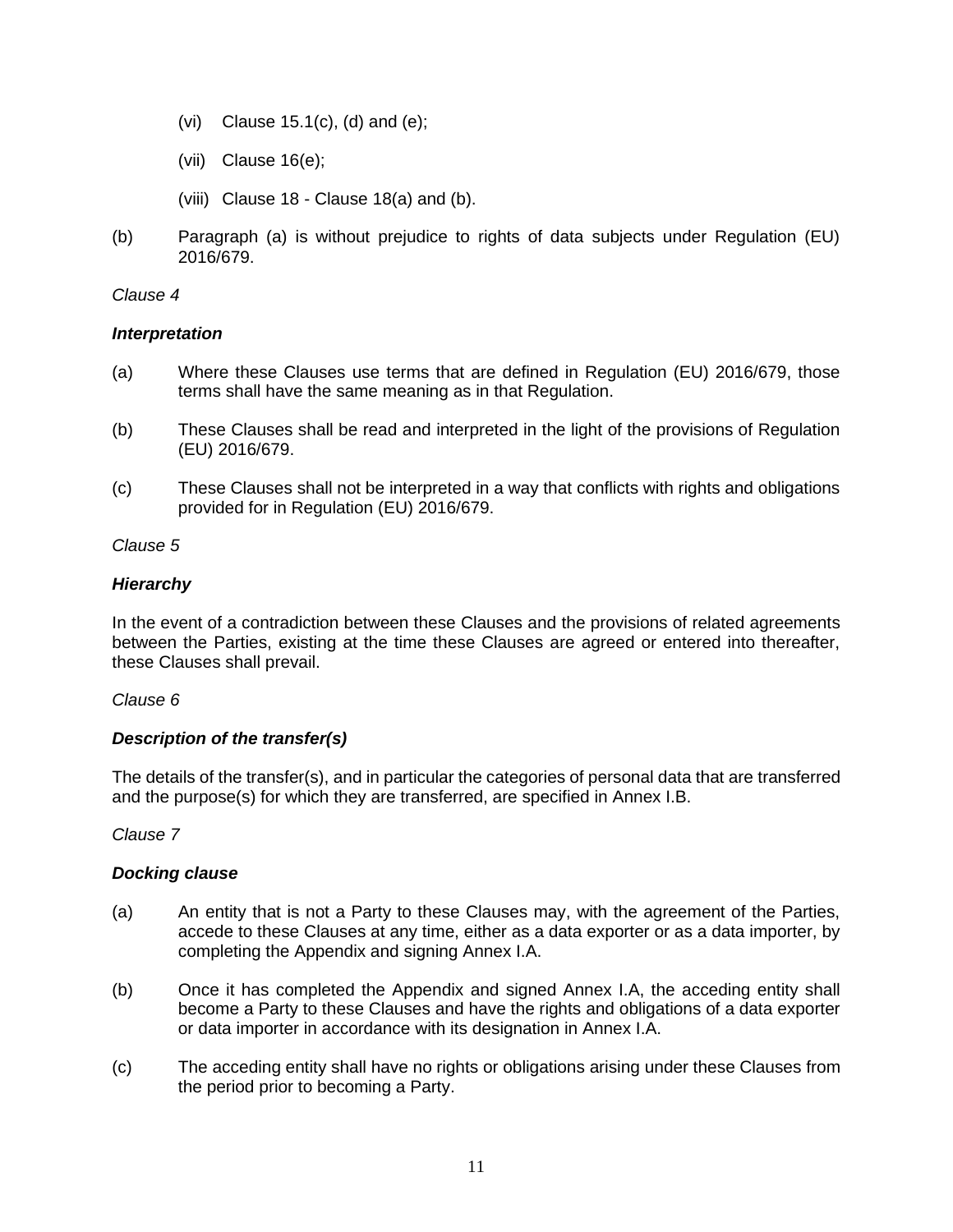# **SECTION II – OBLIGATIONS OF THE PARTIES**

*Clause 8*

# *Data protection safeguards*

The data exporter warrants that it has used reasonable efforts to determine that the data importer is able, through the implementation of appropriate technical and organisational measures, to satisfy its obligations under these Clauses.

# **8.1 Instructions**

- (a) The data importer shall process the personal data only on documented instructions from the data exporter. The data exporter may give such instructions throughout the duration of the contract.
- (b) The data importer shall immediately inform the data exporter if it is unable to follow those instructions.

# **8.2 Purpose limitation**

The data importer shall process the personal data only for the specific purpose(s) of the transfer, as set out in Annex I.B, unless on further instructions from the data exporter.

# **8.3 Transparency**

On request, the data exporter shall make a copy of these Clauses, including the Appendix as completed by the Parties, available to the data subject free of charge. To the extent necessary to protect business secrets or other confidential information, including the measures described in Annex II and personal data, the data exporter may redact part of the text of the Appendix to these Clauses prior to sharing a copy, but shall provide a meaningful summary where the data subject would otherwise not be able to understand the its content or exercise his/her rights. On request, the Parties shall provide the data subject with the reasons for the redactions, to the extent possible without revealing the redacted information. This Clause is without prejudice to the obligations of the data exporter under Articles 13 and 14 of Regulation (EU) 2016/679.

# **8.4 Accuracy**

If the data importer becomes aware that the personal data it has received is inaccurate, or has become outdated, it shall inform the data exporter without undue delay. In this case, the data importer shall cooperate with the data exporter to erase or rectify the data.

# **8.5 Duration of processing and erasure or return of data**

Processing by the data importer shall only take place for the duration specified in Annex I.B. After the end of the provision of the processing services, the data importer shall, at the choice of the data exporter, delete all personal data processed on behalf of the data exporter and certify to the data exporter that it has done so, or return to the data exporter all personal data processed on its behalf and delete existing copies. Until the data is deleted or returned, the data importer shall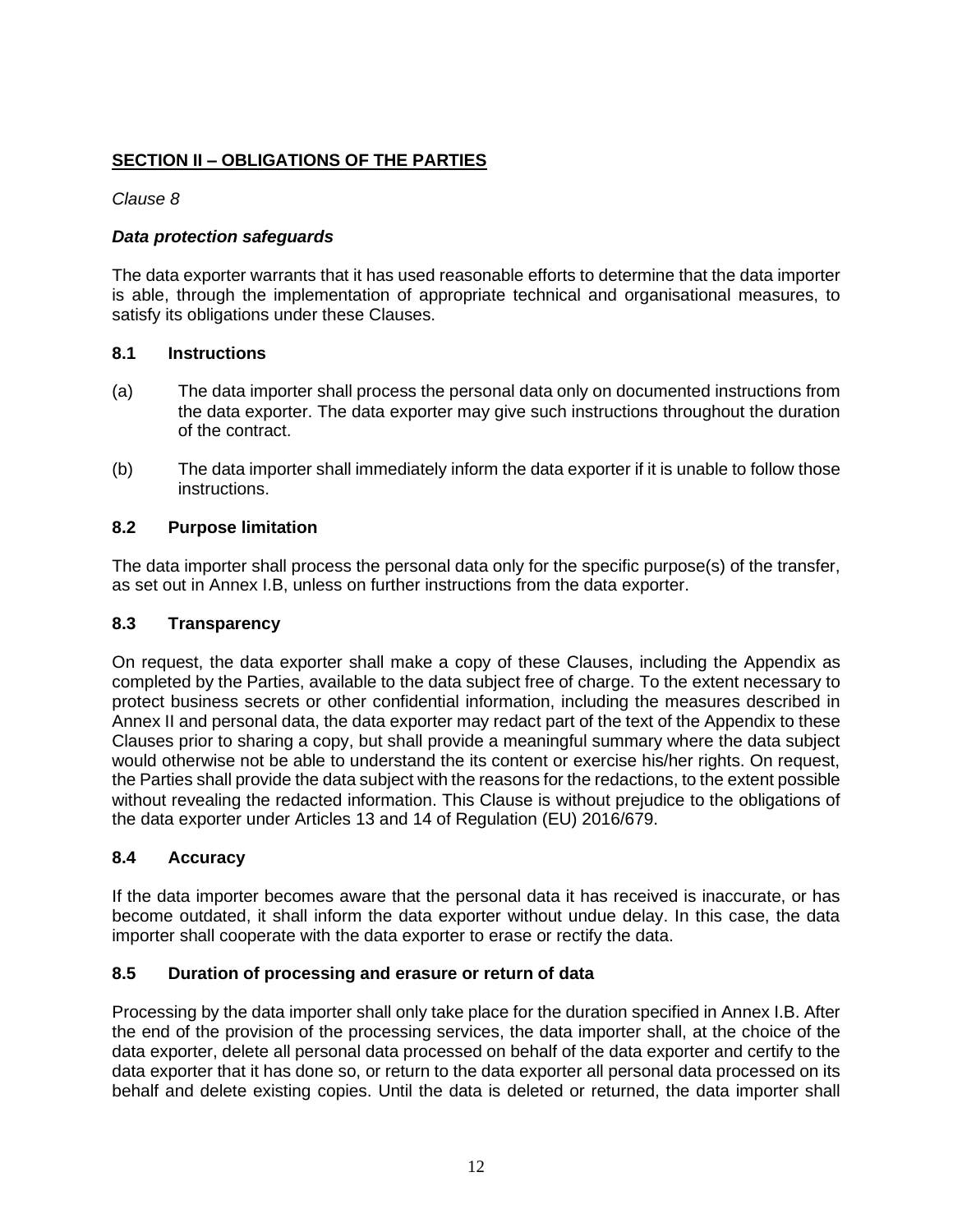continue to ensure compliance with these Clauses. In case of local laws applicable to the data importer that prohibit return or deletion of the personal data, the data importer warrants that it will continue to ensure compliance with these Clauses and will only process it to the extent and for as long as required under that local law. This is without prejudice to Clause 14, in particular the requirement for the data importer under Clause 14(e) to notify the data exporter throughout the duration of the contract if it has reason to believe that it is or has become subject to laws or practices not in line with the requirements under Clause 14(a).

# **8.6 Security of processing**

- (a) The data importer and, during transmission, also the data exporter shall implement appropriate technical and organisational measures to ensure the security of the data, including protection against a breach of security leading to accidental or unlawful destruction, loss, alteration, unauthorised disclosure or access to that data (hereinafter "personal data breach"). In assessing the appropriate level of security, the Parties shall take due account of the state of the art, the costs of implementation, the nature, scope, context and purpose(s) of processing and the risks involved in the processing for the data subjects. The Parties shall in particular consider having recourse to encryption or pseudonymisation, including during transmission, where the purpose of processing can be fulfilled in that manner. In case of pseudonymisation, the additional information for attributing the personal data to a specific data subject shall, where possible, remain under the exclusive control of the data exporter. In complying with its obligations under this paragraph, the data importer shall at least implement the technical and organisational measures specified in Annex II. The data importer shall carry out regular checks to ensure that these measures continue to provide an appropriate level of security.
- (b) The data importer shall grant access to the personal data to members of its personnel only to the extent strictly necessary for the implementation, management and monitoring of the contract. It shall ensure that persons authorised to process the personal data have committed themselves to confidentiality or are under an appropriate statutory obligation of confidentiality.
- (c) In the event of a personal data breach concerning personal data processed by the data importer under these Clauses, the data importer shall take appropriate measures to address the breach, including measures to mitigate its adverse effects. The data importer shall also notify the data exporter without undue delay after having become aware of the breach. Such notification shall contain the details of a contact point where more information can be obtained, a description of the nature of the breach (including, where possible, categories and approximate number of data subjects and personal data records concerned), its likely consequences and the measures taken or proposed to address the breach including, where appropriate, measures to mitigate its possible adverse effects. Where, and in so far as, it is not possible to provide all information at the same time, the initial notification shall contain the information then available and further information shall, as it becomes available, subsequently be provided without undue delay.
- (d) The data importer shall cooperate with and assist the data exporter to enable the data exporter to comply with its obligations under Regulation (EU) 2016/679, in particular to notify the competent supervisory authority and the affected data subjects, taking into account the nature of processing and the information available to the data importer.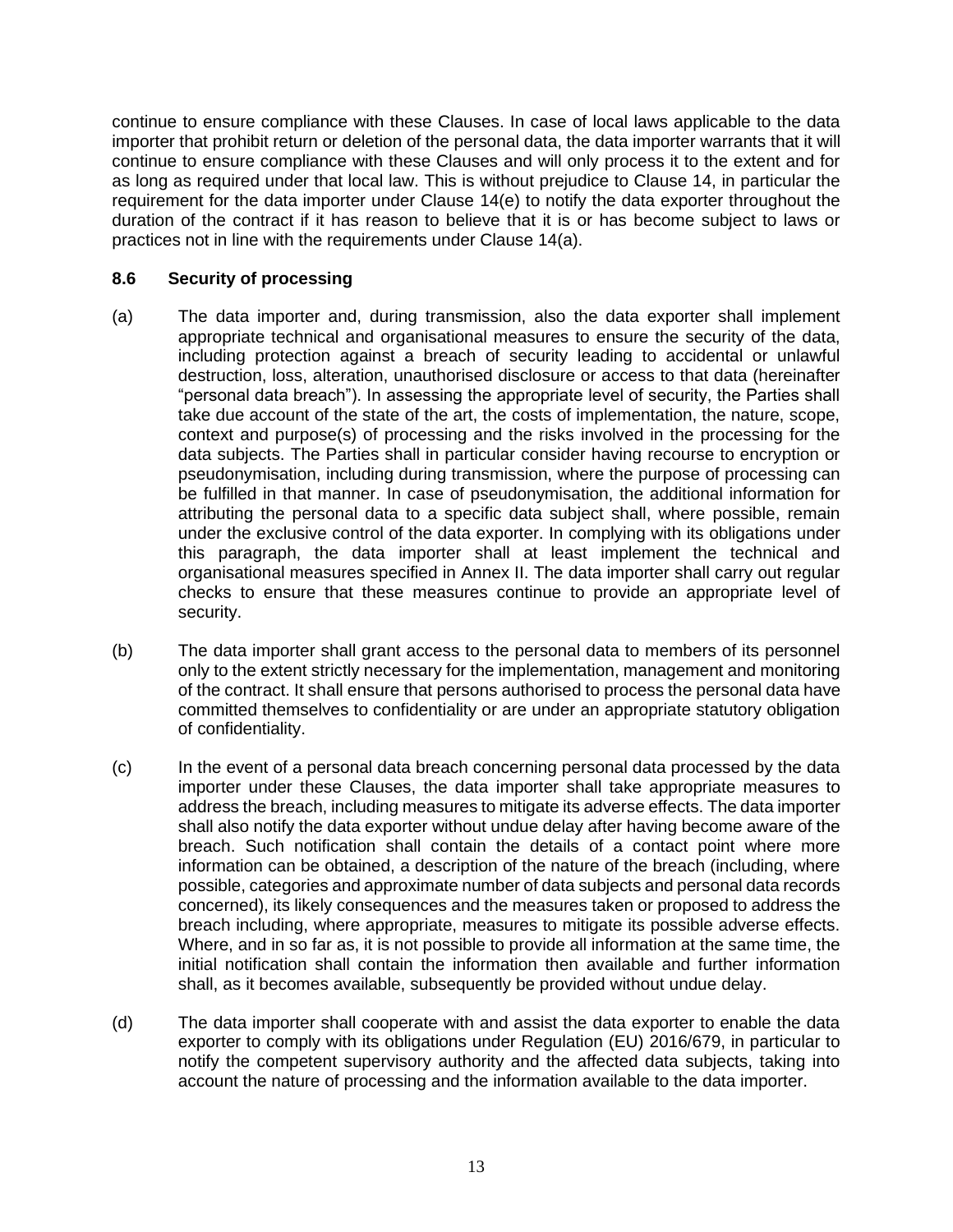# **8.7 Sensitive data**

Where the transfer involves personal data revealing racial or ethnic origin, political opinions, religious or philosophical beliefs, or trade union membership, genetic data, or biometric data for the purpose of uniquely identifying a natural person, data concerning health or a person's sex life or sexual orientation, or data relating to criminal convictions and offences (hereinafter "sensitive data"), the data importer shall apply the specific restrictions and/or additional safeguards described in Annex I.B.

# **8.8 Onward transfers**

The data importer shall only disclose the personal data to a third party on documented instructions from the data exporter. In addition, the data may only be disclosed to a third party located outside the European Union<sup>2</sup> (in the same country as the data importer or in another third country, hereinafter "onward transfer") if the third party is or agrees to be bound by these Clauses, under the appropriate Module, or if:

- (i) the onward transfer is to a country benefitting from an adequacy decision pursuant to Article 45 of Regulation (EU) 2016/679 that covers the onward transfer;
- (ii) the third party otherwise ensures appropriate safeguards pursuant to Articles 46 or 47 Regulation of (EU) 2016/679 with respect to the processing in question;
- (iii) the onward transfer is necessary for the establishment, exercise or defence of legal claims in the context of specific administrative, regulatory or judicial proceedings; or
- (iv) the onward transfer is necessary in order to protect the vital interests of the data subject or of another natural person.

Any onward transfer is subject to compliance by the data importer with all the other safeguards under these Clauses, in particular purpose limitation.

# **8.9 Documentation and compliance**

- (a) The data importer shall promptly and adequately deal with enquiries from the data exporter that relate to the processing under these Clauses.
- (b) The Parties shall be able to demonstrate compliance with these Clauses. In particular, the data importer shall keep appropriate documentation on the processing activities carried out on behalf of the data exporter.
- (c) The data importer shall make available to the data exporter all information necessary to demonstrate compliance with the obligations set out in these Clauses and at the data

<sup>2</sup> The Agreement on the European Economic Area (EEA Agreement) provides for the extension of the European Union's internal market to the three EEA States Iceland, Liechtenstein and Norway. The Union data protection legislation, including Regulation (EU) 2016/679, is covered by the EEA Agreement and has been incorporated into Annex XI thereto. Therefore, any disclosure by the data importer to a third party located in the EEA does not qualify as an onward transfer for the purpose of these Clauses.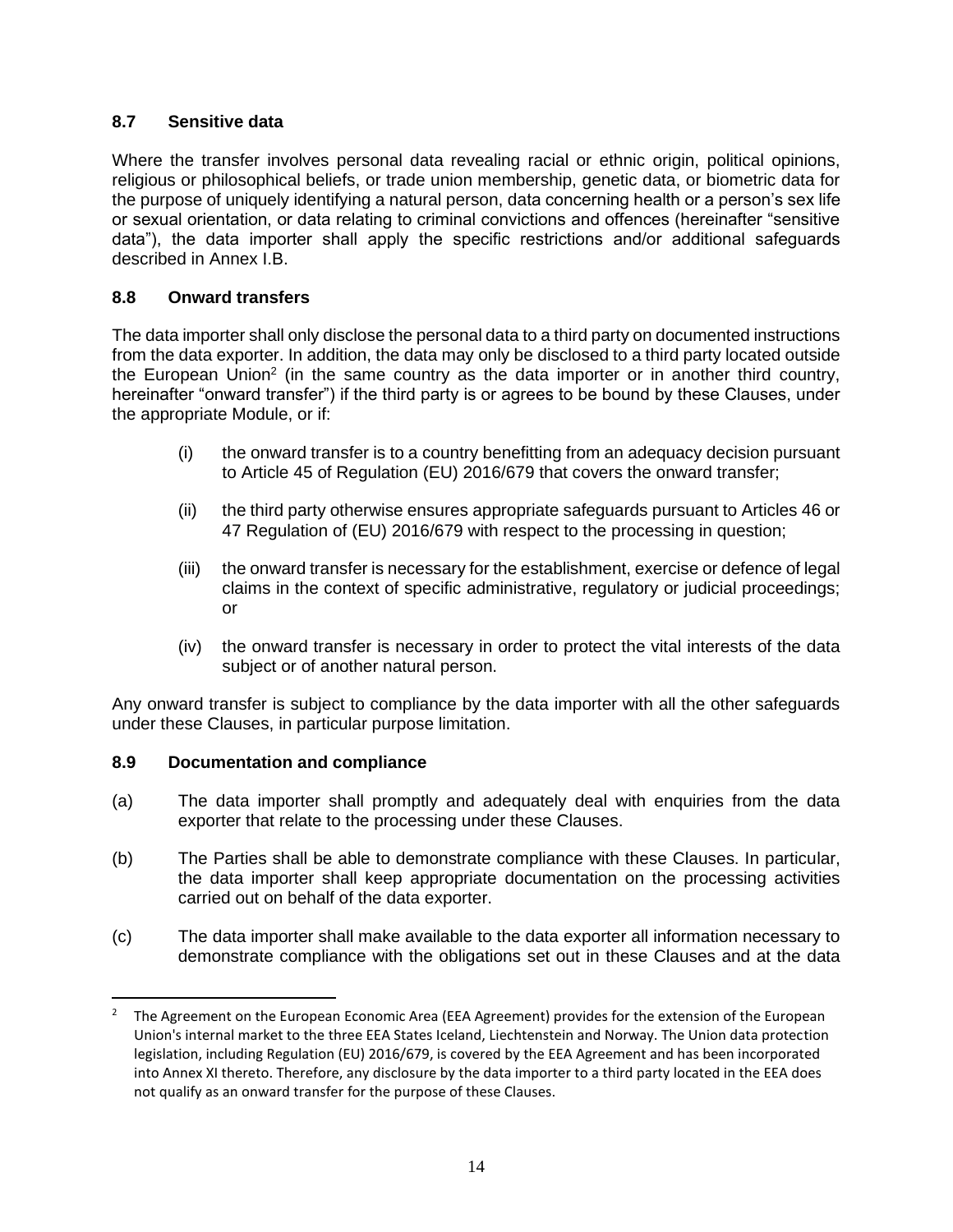exporter's request, allow for and contribute to audits of the processing activities covered by these Clauses, at reasonable intervals or if there are indications of non-compliance. In deciding on a review or audit, the data exporter may take into account relevant certifications held by the data importer.

- (d) The data exporter may choose to conduct the audit by itself or mandate an independent auditor. Audits may include inspections at the premises or physical facilities of the data importer and shall, where appropriate, be carried out with reasonable notice.
- (e) The Parties shall make the information referred to in paragraphs (b) and (c), including the results of any audits, available to the competent supervisory authority on request.

### *Clause 9*

### *Use of sub-processors*

- (a) The data importer has the data exporter's general authorisation for the engagement of sub-processor(s) from an agreed list. The data importer shall specifically inform the data exporter in writing of any intended changes to that list through the addition or replacement of sub-processors at least 30 days in advance, thereby giving the data exporter sufficient time to be able to object to such changes prior to the engagement of the sub-processor(s). The data importer shall provide the data exporter with the information necessary to enable the data exporter to exercise its right to object.
- (b) Where the data importer engages a sub-processor to carry out specific processing activities (on behalf of the data exporter), it shall do so by way of a written contract that provides for, in substance, the same data protection obligations as those binding the data importer under these Clauses, including in terms of third-party beneficiary rights for data subjects.<sup>3</sup> The Parties agree that, by complying with this Clause, the data importer fulfils its obligations under Clause 8.8. The data importer shall ensure that the subprocessor complies with the obligations to which the data importer is subject pursuant to these Clauses.
- (c) The data importer shall provide, at the data exporter's request, a copy of such a subprocessor agreement and any subsequent amendments to the data exporter. To the extent necessary to protect business secrets or other confidential information, including personal data, the data importer may redact the text of the agreement prior to sharing a copy.
- (d) The data importer shall remain fully responsible to the data exporter for the performance of the sub-processor's obligations under its contract with the data importer. The data importer shall notify the data exporter of any failure by the sub-processor to fulfil its obligations under that contract.
- (e) The data importer shall agree a third-party beneficiary clause with the sub-processor whereby - in the event the data importer has factually disappeared, ceased to exist in

This requirement may be satisfied by the sub-processor acceding to these Clauses under the appropriate Module, in accordance with Clause 7.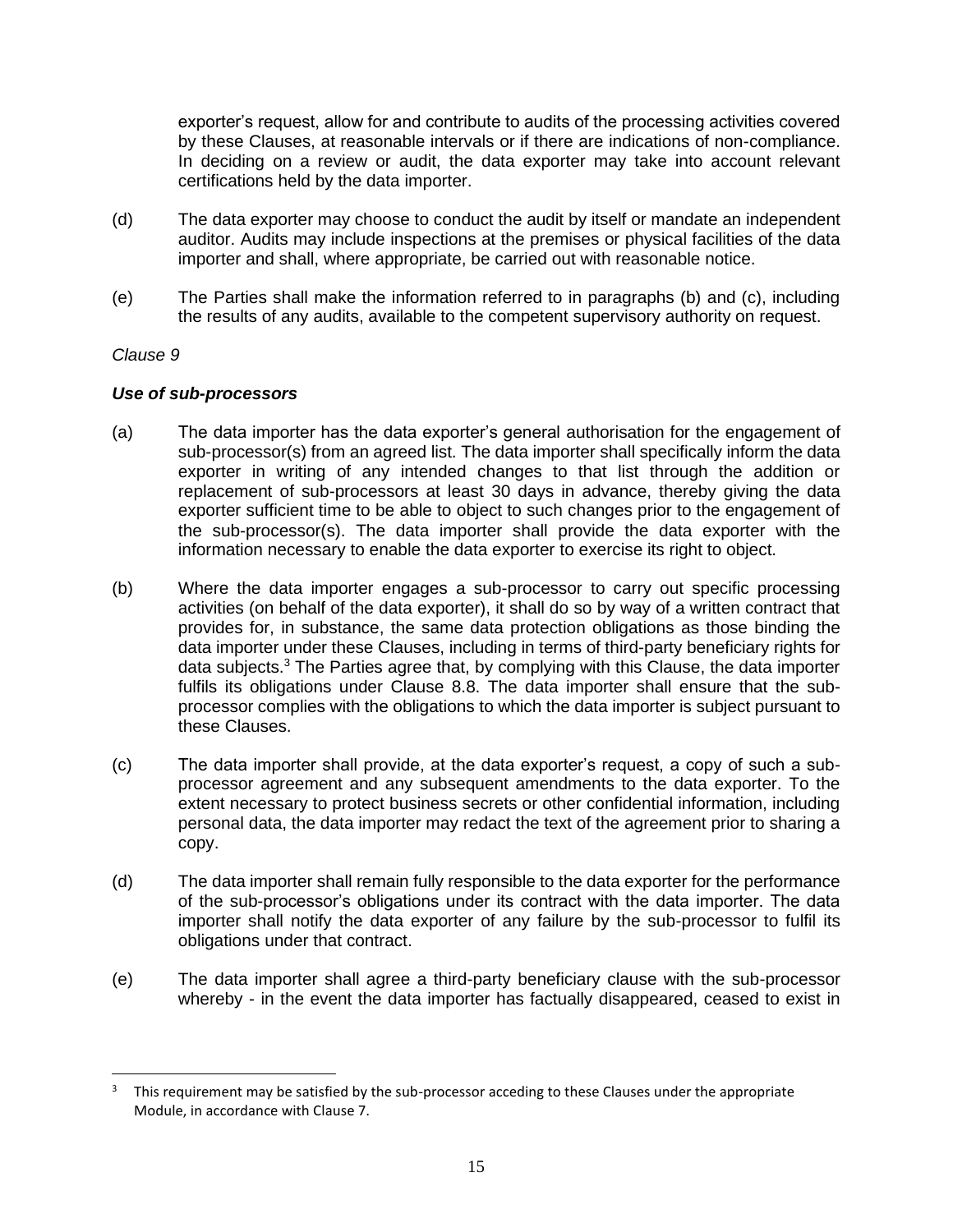law or has become insolvent - the data exporter shall have the right to terminate the subprocessor contract and to instruct the sub-processor to erase or return the personal data.

### *Clause 10*

### *Data subject rights*

- (a) The data importer shall promptly notify the data exporter of any request it has received from a data subject. It shall not respond to that request itself unless it has been authorised to do so by the data exporter.
- (b) The data importer shall assist the data exporter in fulfilling its obligations to respond to data subjects' requests for the exercise of their rights under Regulation (EU) 2016/679. In this regard, the Parties shall set out in Annex II the appropriate technical and organisational measures, taking into account the nature of the processing, by which the assistance shall be provided, as well as the scope and the extent of the assistance required.
- (c) In fulfilling its obligations under paragraphs (a) and (b), the data importer shall comply with the instructions from the data exporter.

#### *Clause 11*

#### *Redress*

- (a) The data importer shall inform data subjects in a transparent and easily accessible format, through individual notice or on its website, of a contact point authorised to handle complaints. It shall deal promptly with any complaints it receives from a data subject.
- (b) In case of a dispute between a data subject and one of the Parties as regards compliance with these Clauses, that Party shall use its best efforts to resolve the issue amicably in a timely fashion. The Parties shall keep each other informed about such disputes and, where appropriate, cooperate in resolving them.
- (c) Where the data subject invokes a third-party beneficiary right pursuant to Clause 3, the data importer shall accept the decision of the data subject to:
	- (i) lodge a complaint with the supervisory authority in the Member State of his/her habitual residence or place of work, or the competent supervisory authority pursuant to Clause 13;
	- (ii) refer the dispute to the competent courts within the meaning of Clause 18.
- (d) The Parties accept that the data subject may be represented by a not-for-profit body, organisation or association under the conditions set out in Article 80(1) of Regulation (EU) 2016/679.
- (e) The data importer shall abide by a decision that is binding under the applicable EU or Member State law.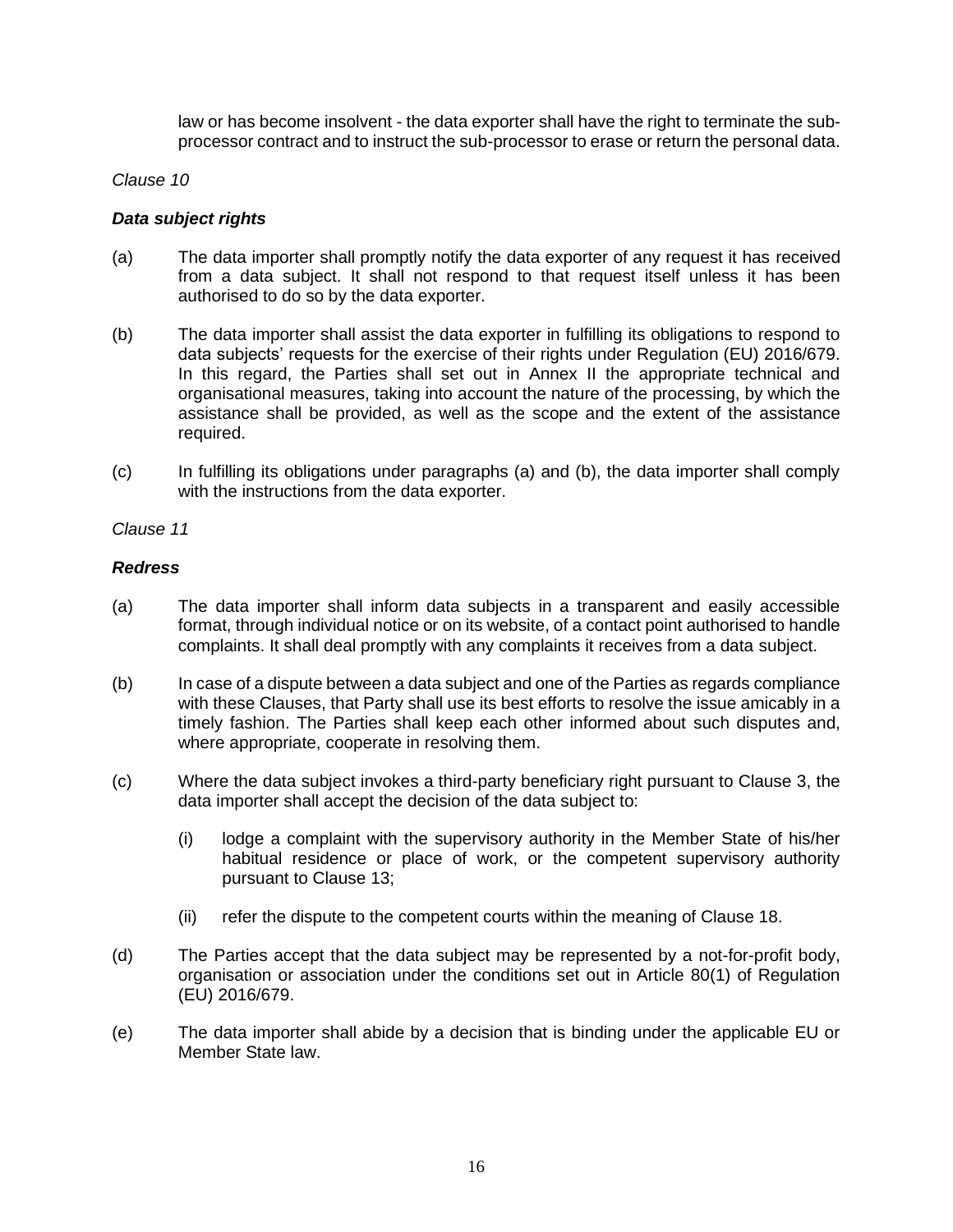(f) The data importer agrees that the choice made by the data subject will not prejudice his/her substantive and procedural rights to seek remedies in accordance with applicable laws.

### *Clause 12*

# *Liability*

- (a) Each Party shall be liable to the other Party/ies for any damages it causes the other Party/ies by any breach of these Clauses.
- (b) The data importer shall be liable to the data subject, and the data subject shall be entitled to receive compensation, for any material or non-material damages the data importer or its sub-processor causes the data subject by breaching the third-party beneficiary rights under these Clauses.
- (c) Notwithstanding paragraph (b), the data exporter shall be liable to the data subject, and the data subject shall be entitled to receive compensation, for any material or nonmaterial damages the data exporter or the data importer (or its sub-processor) causes the data subject by breaching the third-party beneficiary rights under these Clauses. This is without prejudice to the liability of the data exporter and, where the data exporter is a processor acting on behalf of a controller, to the liability of the controller under Regulation (EU) 2016/679 or Regulation (EU) 2018/1725, as applicable.
- (d) The Parties agree that if the data exporter is held liable under paragraph (c) for damages caused by the data importer (or its sub-processor), it shall be entitled to claim back from the data importer that part of the compensation corresponding to the data importer's responsibility for the damage.
- (e) Where more than one Party is responsible for any damage caused to the data subject as a result of a breach of these Clauses, all responsible Parties shall be jointly and severally liable and the data subject is entitled to bring an action in court against any of these Parties.
- (f) The Parties agree that if one Party is held liable under paragraph (e), it shall be entitled to claim back from the other Party/ies that part of the compensation corresponding to its / their responsibility for the damage.
- (g) The data importer may not invoke the conduct of a sub-processor to avoid its own liability.

#### *Clause 13*

#### *Supervision*

(a) Where the data exporter is established in an EU Member State: The supervisory authority with responsibility for ensuring compliance by the data exporter with Regulation (EU) 2016/679 as regards the data transfer, as indicated in Annex I.C, shall act as competent supervisory authority.

Where the data exporter is not established in an EU Member State, but falls within the territorial scope of application of Regulation (EU) 2016/679 in accordance with its Article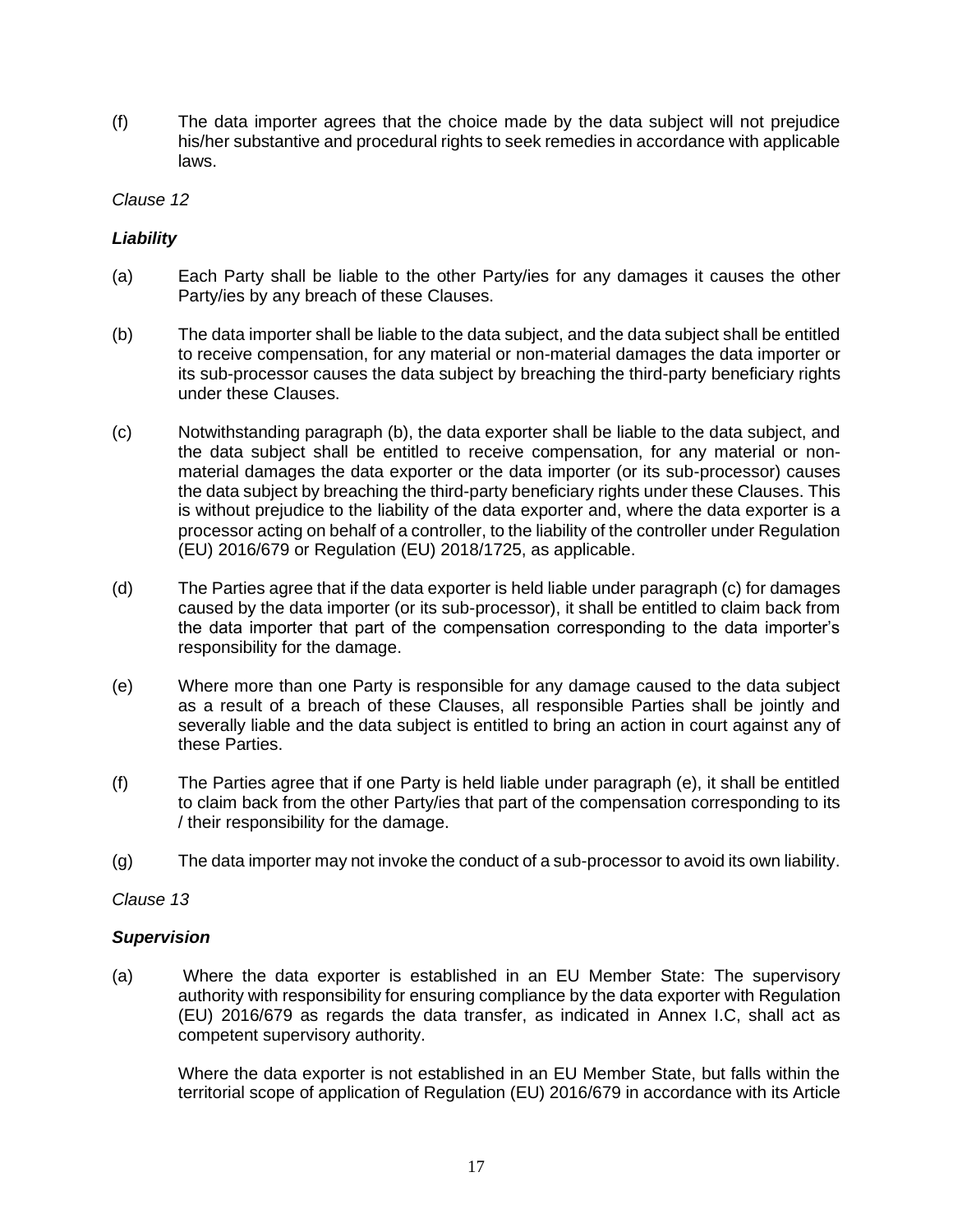3(2) and has appointed a representative pursuant to Article 27(1) of Regulation (EU) 2016/679: The supervisory authority of the Member State in which the representative within the meaning of Article 27(1) of Regulation (EU) 2016/679 is established, as indicated in Annex I.C, shall act as competent supervisory authority.

Where the data exporter is not established in an EU Member State, but falls within the territorial scope of application of Regulation (EU) 2016/679 in accordance with its Article 3(2) without however having to appoint a representative pursuant to Article 27(2) of Regulation (EU) 2016/679: The supervisory authority of one of the Member States in which the data subjects whose personal data is transferred under these Clauses in relation to the offering of goods or services to them, or whose behaviour is monitored, are located, as indicated in Annex I.C, shall act as competent supervisory authority.

(b) The data importer agrees to submit itself to the jurisdiction of and cooperate with the competent supervisory authority in any procedures aimed at ensuring compliance with these Clauses. In particular, the data importer agrees to respond to enquiries, submit to audits and comply with the measures adopted by the supervisory authority, including remedial and compensatory measures. It shall provide the supervisory authority with written confirmation that the necessary actions have been taken.

# **SECTION III – LOCAL LAWS AND OBLIGATIONS IN CASE OF ACCESS BY PUBLIC AUTHORITIES**

# *Clause 14*

# *Local laws and practices affecting compliance with the Clauses*

- (a) The Parties warrant that they have no reason to believe that the laws and practices in the third country of destination applicable to the processing of the personal data by the data importer, including any requirements to disclose personal data or measures authorising access by public authorities, prevent the data importer from fulfilling its obligations under these Clauses. This is based on the understanding that laws and practices that respect the essence of the fundamental rights and freedoms and do not exceed what is necessary and proportionate in a democratic society to safeguard one of the objectives listed in Article 23(1) of Regulation (EU) 2016/679, are not in contradiction with these Clauses.
- (b) The Parties declare that in providing the warranty in paragraph (a), they have taken due account in particular of the following elements:
	- (i) the specific circumstances of the transfer, including the length of the processing chain, the number of actors involved and the transmission channels used; intended onward transfers; the type of recipient; the purpose of processing; the categories and format of the transferred personal data; the economic sector in which the transfer occurs; the storage location of the data transferred;
	- (ii) the laws and practices of the third country of destination– including those requiring the disclosure of data to public authorities or authorising access by such authorities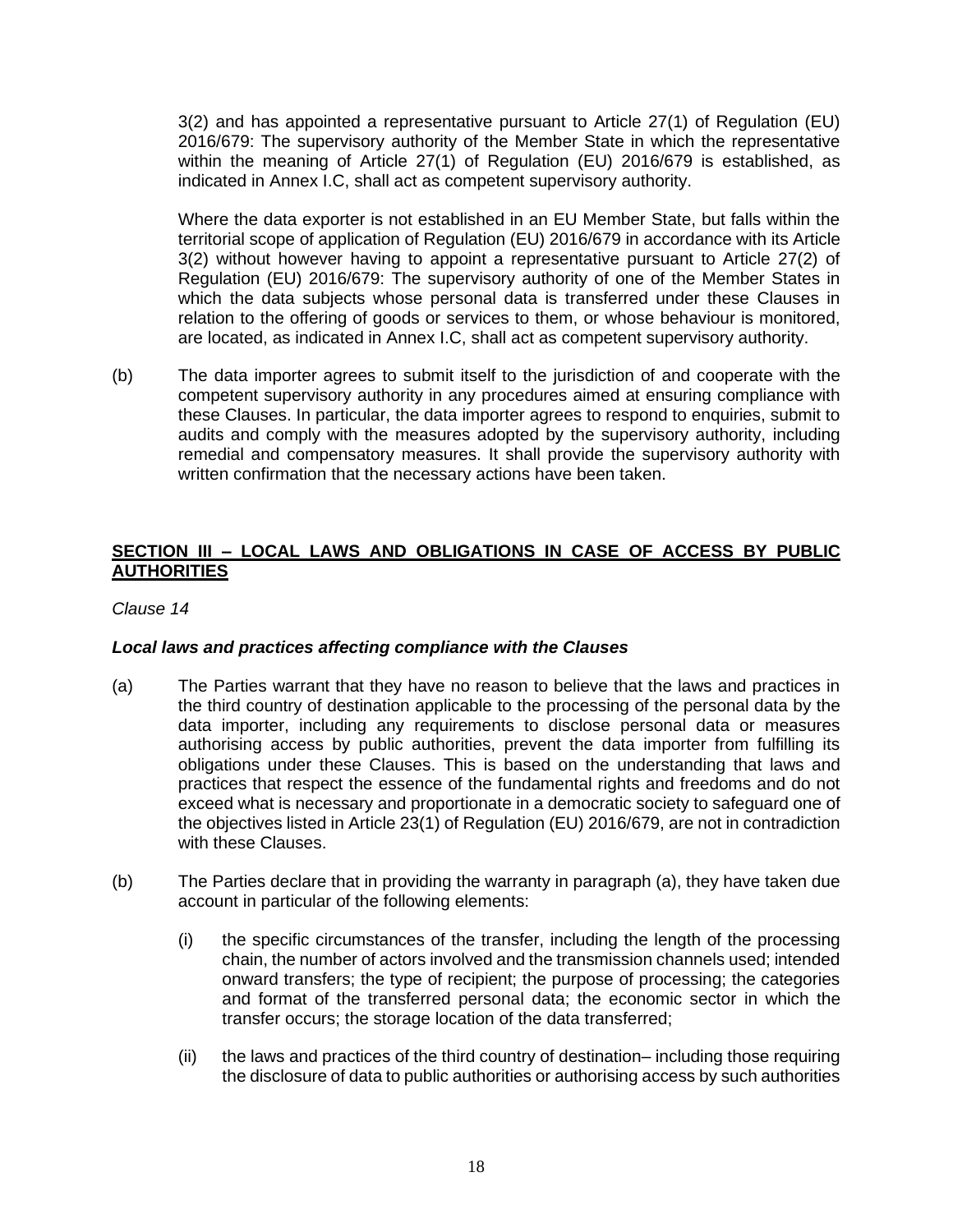– relevant in light of the specific circumstances of the transfer, and the applicable limitations and safeguards<sup>4</sup>;

- (iii) any relevant contractual, technical or organisational safeguards put in place to supplement the safeguards under these Clauses, including measures applied during transmission and to the processing of the personal data in the country of destination.
- (c) The data importer warrants that, in carrying out the assessment under paragraph (b), it has made its best efforts to provide the data exporter with relevant information and agrees that it will continue to cooperate with the data exporter in ensuring compliance with these Clauses.
- (d) The Parties agree to document the assessment under paragraph (b) and make it available to the competent supervisory authority on request.
- (e) The data importer agrees to notify the data exporter promptly if, after having agreed to these Clauses and for the duration of the contract, it has reason to believe that it is or has become subject to laws or practices not in line with the requirements under paragraph (a), including following a change in the laws of the third country or a measure (such as a disclosure request) indicating an application of such laws in practice that is not in line with the requirements in paragraph (a).
- (f) Following a notification pursuant to paragraph (e), or if the data exporter otherwise has reason to believe that the data importer can no longer fulfil its obligations under these Clauses, the data exporter shall promptly identify appropriate measures (e.g. technical or organisational measures to ensure security and confidentiality) to be adopted by the data exporter and/or data importer to address the situation. The data exporter shall suspend the data transfer if it considers that no appropriate safeguards for such transfer can be ensured, or if instructed by the competent supervisory authority to do so. In this case, the data exporter shall be entitled to terminate the contract, insofar as it concerns the processing of personal data under these Clauses. If the contract involves more than two Parties, the data exporter may exercise this right to termination only with respect to the relevant Party, unless the Parties have agreed otherwise. Where the contract is terminated pursuant to this Clause, Clause 16(d) and (e) shall apply.

<sup>4</sup> As regards the impact of such laws and practices on compliance with these Clauses, different elements may be considered as part of an overall assessment. Such elements may include relevant and documented practical experience with prior instances of requests for disclosure from public authorities, or the absence of such requests, covering a sufficiently representative time-frame. This refers in particular to internal records or other documentation, drawn up on a continuous basis in accordance with due diligence and certified at senior management level, provided that this information can be lawfully shared with third parties. Where this practical experience is relied upon to conclude that the data importer will not be prevented from complying with these Clauses, it needs to be supported by other relevant, objective elements, and it is for the Parties to consider carefully whether these elements together carry sufficient weight, in terms of their reliability and representativeness, to support this conclusion. In particular, the Parties have to take into account whether their practical experience is corroborated and not contradicted by publicly available or otherwise accessible, reliable information on the existence or absence of requests within the same sector and/or the application of the law in practice, such as case law and reports by independent oversight bodies.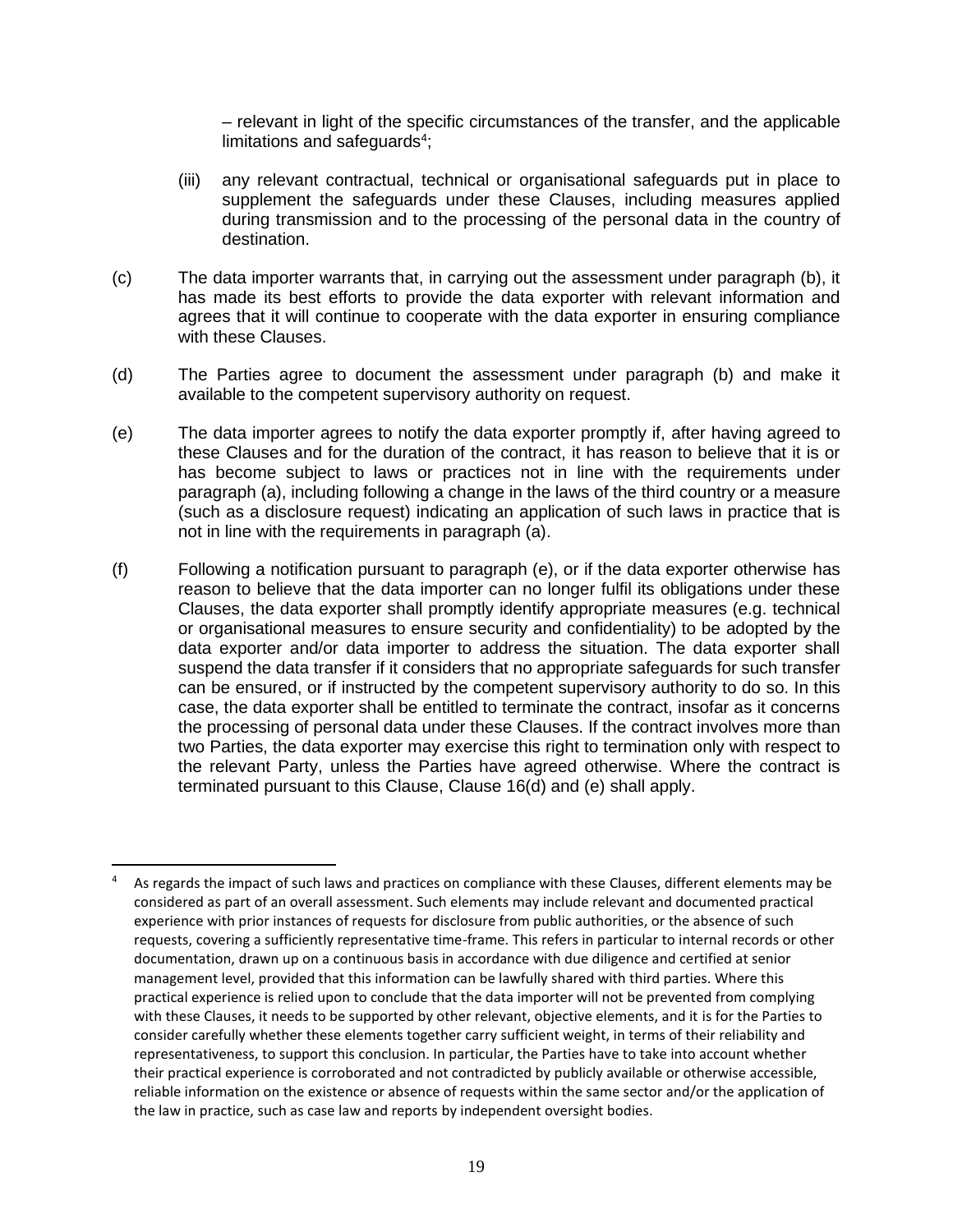### *Clause 15*

# *Obligations of the data importer in case of access by public authorities*

### **15.1 Notification**

- (a) The data importer agrees to notify the data exporter and, where possible, the data subject promptly (if necessary with the help of the data exporter) if it:
	- (i) receives a legally binding request from a public authority, including judicial authorities, under the laws of the country of destination for the disclosure of personal data transferred pursuant to these Clauses; such notification shall include information about the personal data requested, the requesting authority, the legal basis for the request and the response provided; or
	- (ii) becomes aware of any direct access by public authorities to personal data transferred pursuant to these Clauses in accordance with the laws of the country of destination; such notification shall include all information available to the importer.
- (b) If the data importer is prohibited from notifying the data exporter and/or the data subject under the laws of the country of destination, the data importer agrees to use its best efforts to obtain a waiver of the prohibition, with a view to communicating as much information as possible, as soon as possible. The data importer agrees to document its best efforts in order to be able to demonstrate them on request of the data exporter.
- (c) Where permissible under the laws of the country of destination, the data importer agrees to provide the data exporter, at regular intervals for the duration of the contract, with as much relevant information as possible on the requests received (in particular, number of requests, type of data requested, requesting authority/ies, whether requests have been challenged and the outcome of such challenges, etc.).
- (d) The data importer agrees to preserve the information pursuant to paragraphs (a) to (c) for the duration of the contract and make it available to the competent supervisory authority on request.
- (e) Paragraphs (a) to (c) are without prejudice to the obligation of the data importer pursuant to Clause 14(e) and Clause 16 to inform the data exporter promptly where it is unable to comply with these Clauses.

#### **15.2 Review of legality and data minimisation**

(a) The data importer agrees to review the legality of the request for disclosure, in particular whether it remains within the powers granted to the requesting public authority, and to challenge the request if, after careful assessment, it concludes that there are reasonable grounds to consider that the request is unlawful under the laws of the country of destination, applicable obligations under international law and principles of international comity. The data importer shall, under the same conditions, pursue possibilities of appeal. When challenging a request, the data importer shall seek interim measures with a view to suspending the effects of the request until the competent judicial authority has decided on its merits. It shall not disclose the personal data requested until required to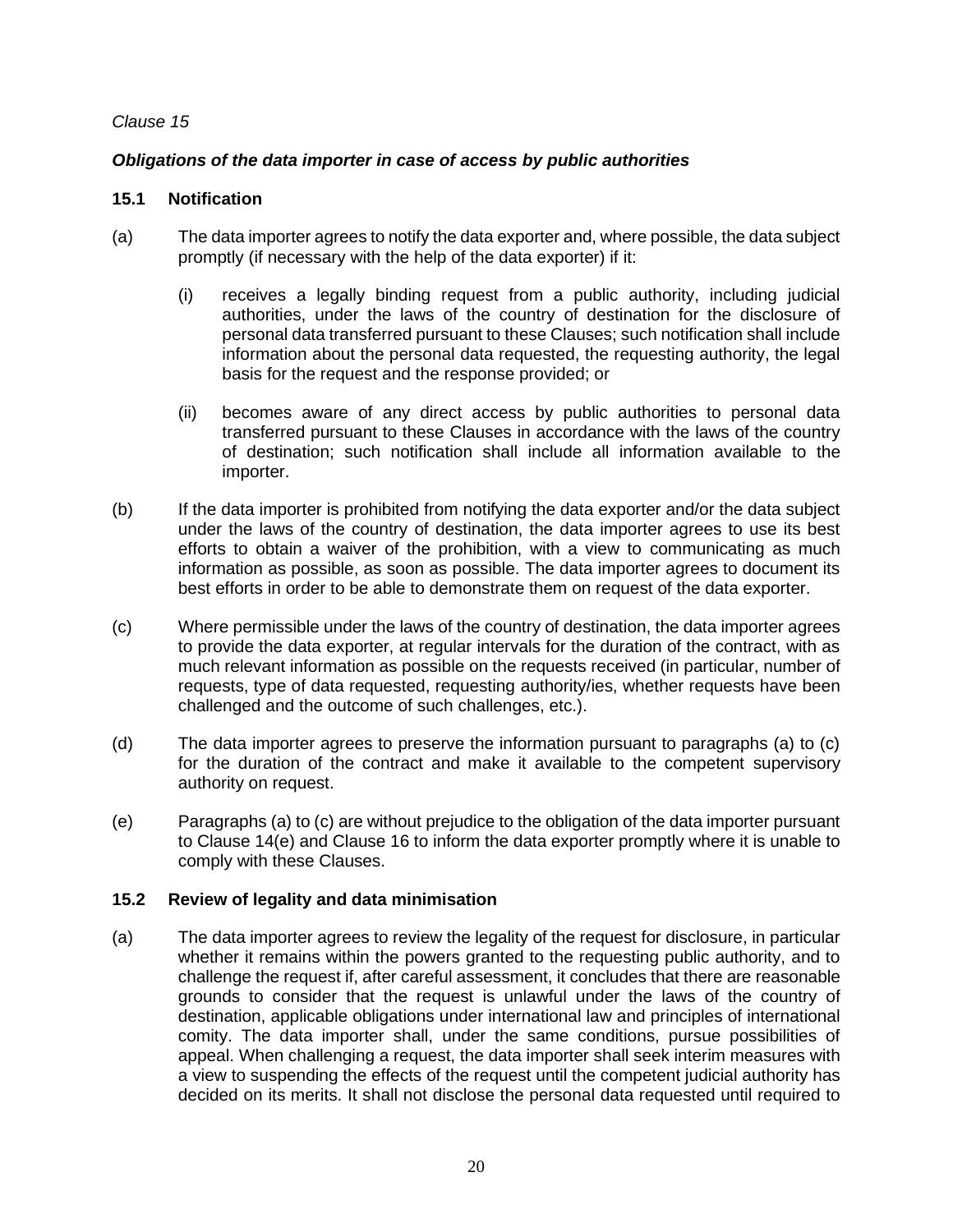do so under the applicable procedural rules. These requirements are without prejudice to the obligations of the data importer under Clause 14(e).

- (b) The data importer agrees to document its legal assessment and any challenge to the request for disclosure and, to the extent permissible under the laws of the country of destination, make the documentation available to the data exporter. It shall also make it available to the competent supervisory authority on request.
- (c) The data importer agrees to provide the minimum amount of information permissible when responding to a request for disclosure, based on a reasonable interpretation of the request.

# **SECTION IV – FINAL PROVISIONS**

### *Clause 16*

### *Non-compliance with the Clauses and termination*

- (a) The data importer shall promptly inform the data exporter if it is unable to comply with these Clauses, for whatever reason.
- (b) In the event that the data importer is in breach of these Clauses or unable to comply with these Clauses, the data exporter shall suspend the transfer of personal data to the data importer until compliance is again ensured or the contract is terminated. This is without prejudice to Clause 14(f).
- (c) The data exporter shall be entitled to terminate the contract, insofar as it concerns the processing of personal data under these Clauses, where:
	- (i) the data exporter has suspended the transfer of personal data to the data importer pursuant to paragraph (b) and compliance with these Clauses is not restored within a reasonable time and in any event within one month of suspension;
	- (ii) the data importer is in substantial or persistent breach of these Clauses; or
	- (iii) the data importer fails to comply with a binding decision of a competent court or supervisory authority regarding its obligations under these Clauses.

In these cases, it shall inform the competent supervisory authority of such non-compliance. Where the contract involves more than two Parties, the data exporter may exercise this right to termination only with respect to the relevant Party, unless the Parties have agreed otherwise.

(d) Personal data that has been transferred prior to the termination of the contract pursuant to paragraph (c) shall at the choice of the data exporter immediately be returned to the data exporter or deleted in its entirety. The same shall apply to any copies of the data. The data importer shall certify the deletion of the data to the data exporter. Until the data is deleted or returned, the data importer shall continue to ensure compliance with these Clauses. In case of local laws applicable to the data importer that prohibit the return or deletion of the transferred personal data, the data importer warrants that it will continue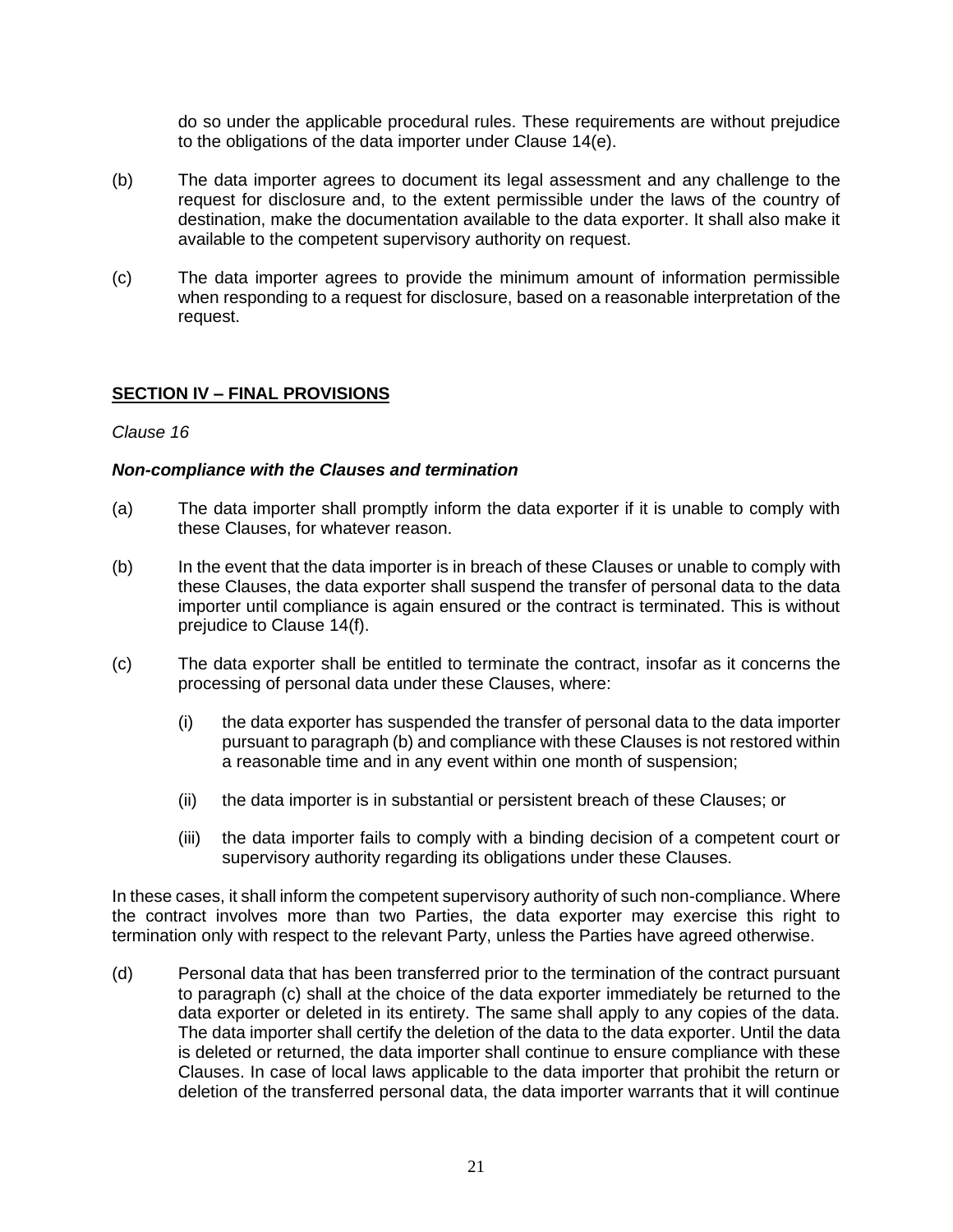to ensure compliance with these Clauses and will only process the data to the extent and for as long as required under that local law.

(e) Either Party may revoke its agreement to be bound by these Clauses where (i) the European Commission adopts a decision pursuant to Article 45(3) of Regulation (EU) 2016/679 that covers the transfer of personal data to which these Clauses apply; or (ii) Regulation (EU) 2016/679 becomes part of the legal framework of the country to which the personal data is transferred. This is without prejudice to other obligations applying to the processing in question under Regulation (EU) 2016/679.

# *Clause 17*

# *Governing law*

These Clauses shall be governed by the law of one of the EU Member States, provided such law allows for third-party beneficiary rights. The Parties agree that this shall be the law of Ireland.

# *Clause 18*

# *Choice of forum and jurisdiction*

- (a) Any dispute arising from these Clauses shall be resolved by the courts of an EU Member State.
- (b) The Parties agree that those shall be the courts of Ireland.
- (c) A data subject may also bring legal proceedings against the data exporter and/or data importer before the courts of the Member State in which he/she has his/her habitual residence.
- (d) The Parties agree to submit themselves to the jurisdiction of such courts.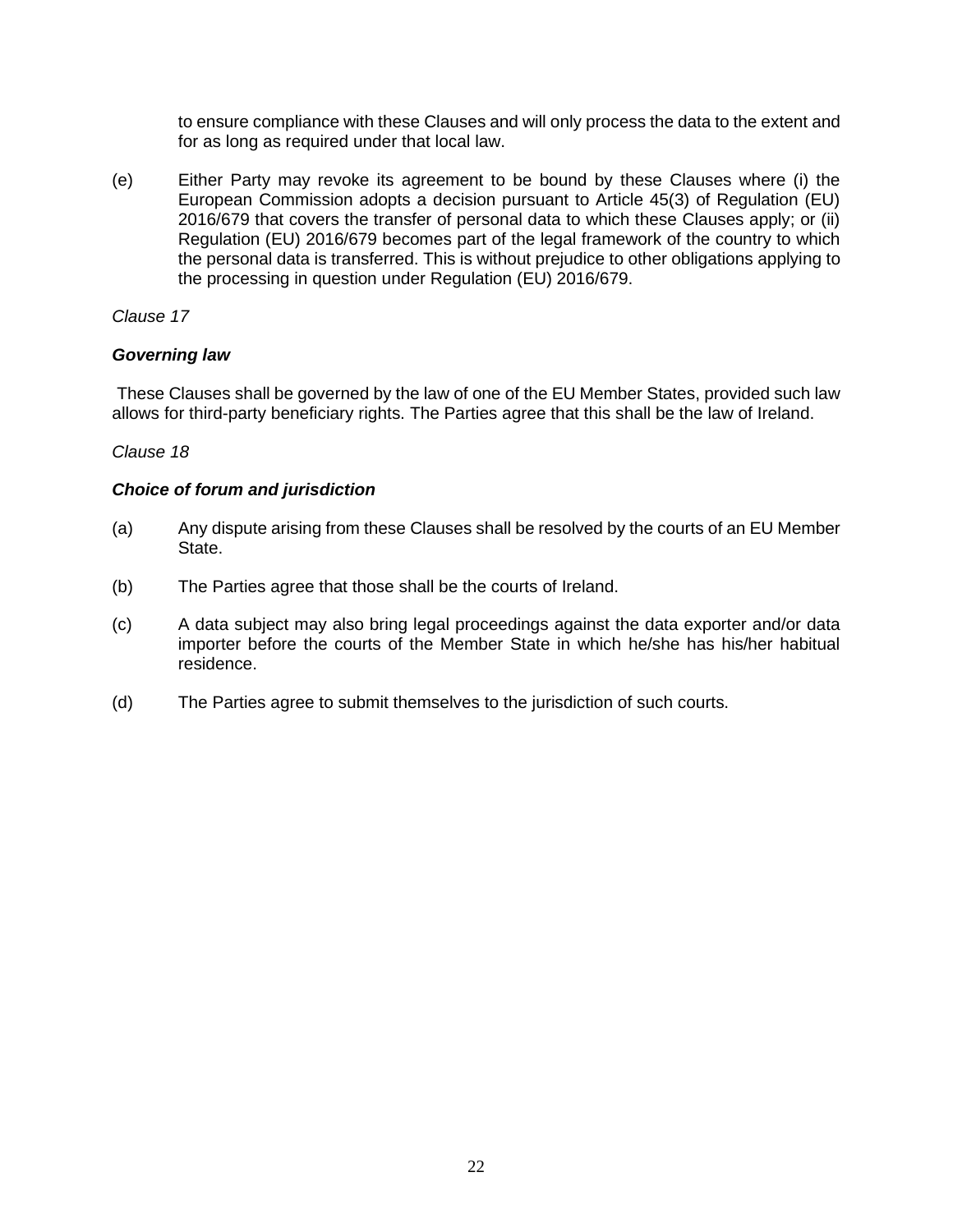# **APPENDIX TO THE STANDARD CONTRACTUAL CLAUSES**

**Data exporter(s):** [*Identity and contact details of the data exporter(s) and, where applicable, of its/their data protection officer and/or representative in the European Union]* 

1. Name: …

Address: …

Contact person's name, position and contact details: …

Activities relevant to the data transferred under these Clauses: …

Signature and date: …

Role (controller/processor): …

2. …

# **Data importer(s):**

1. Name: R3

Address: as indicated in the Agreement.

Contact person's name, position and contact details: …..

Activities relevant to the data transferred under these Clauses: as indicated in the Agreement.

Signature and date: ……

Role (controller/processor): processor.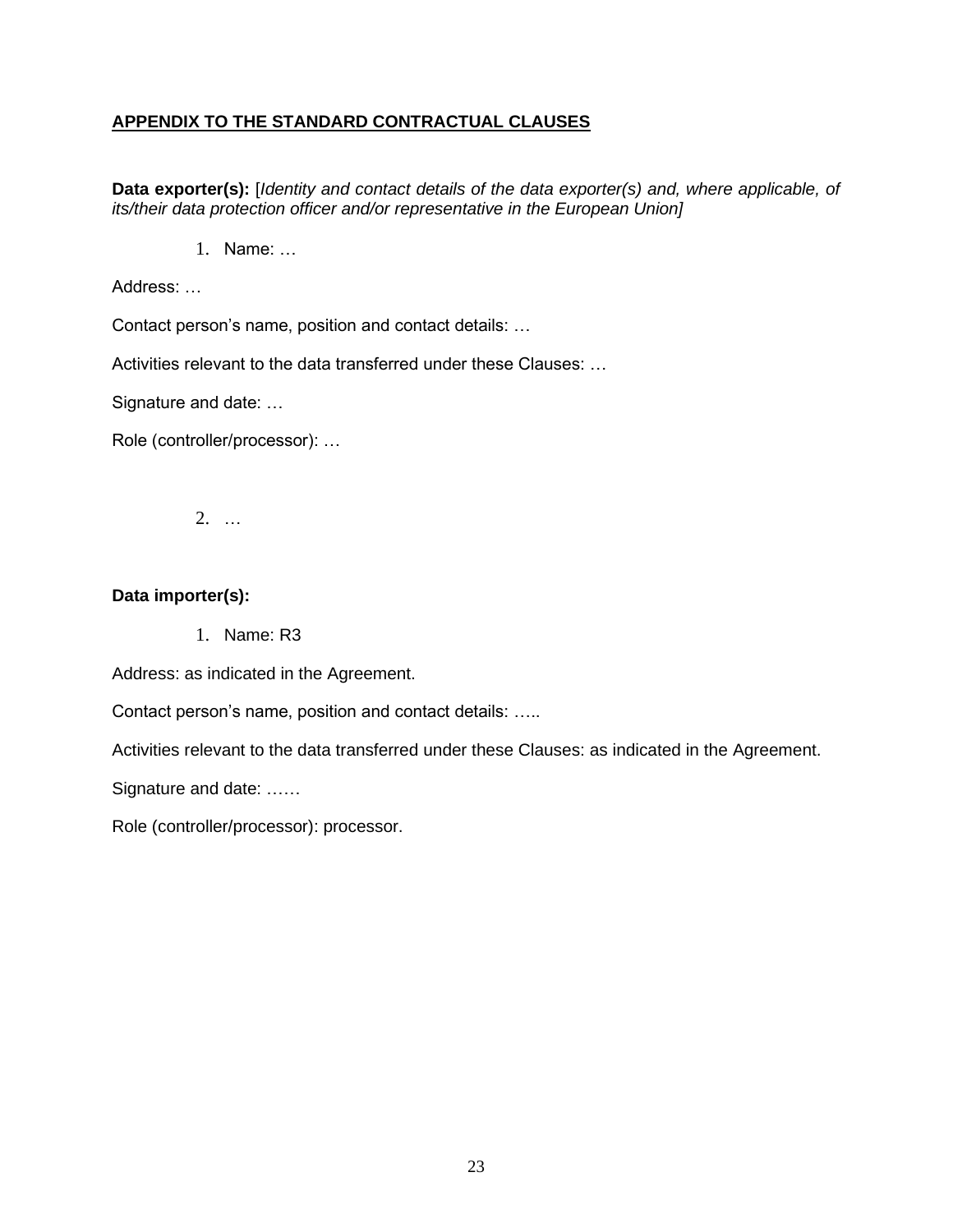# **B. DESCRIPTION OF TRANSFER**

#### *Categories of data subjects whose personal data is transferred*

Individuals whose Personal Data are provided by Counterparty or Authorized Party (as applicable) as Counterparty Personal Data.

#### *Categories of personal data transferred*

Personal Data provided by Counterparty or Authorized Party (as applicable) as Counterparty Personal Data.

*Sensitive data transferred (if applicable) and applied restrictions or safeguards that fully take into consideration the nature of the data and the risks involved, such as for instance strict purpose limitation, access restrictions (including access only for staff having followed specialised training), keeping a record of access to the data, restrictions for onward transfers or additional security measures.* 

#### *N/A*

*The frequency of the transfer (e.g. whether the data is transferred on a one-off or continuous basis).* 

Data is transferred on a continuous basis for the duration of the Agreement.

*Nature of the processing* 

As indicated in the Agreement.

*Purpose(s) of the data transfer and further processing* 

As indicated in the Agreement.

*The period for which the personal data will be retained, or, if that is not possible, the criteria used to determine that period* 

#### As indicated in the Agreement.

*For transfers to (sub-) processors, also specify subject matter, nature and duration of the processing* 

See list [[https://www.r3.com/Sub-Processors-List\]](https://nam04.safelinks.protection.outlook.com/?url=https%3A%2F%2Fwww.r3.com%2FSub-Processors-List&data=04%7C01%7C%7C9e6b468ecfe14c383efe08d98da008b2%7Ca4be1f2e2d10419587cd736aca9b672c%7C0%7C0%7C637696540745932337%7CUnknown%7CTWFpbGZsb3d8eyJWIjoiMC4wLjAwMDAiLCJQIjoiV2luMzIiLCJBTiI6Ik1haWwiLCJXVCI6Mn0%3D%7C1000&sdata=pmEL7%2BAwuLXvSMAS2R3DO8pnCrsYNQgtTx%2BcgKuJ%2FQI%3D&reserved=0)

# **C. COMPETENT SUPERVISORY AUTHORITY**

*Identify the competent supervisory authority/ies in accordance with Clause 13*

Ireland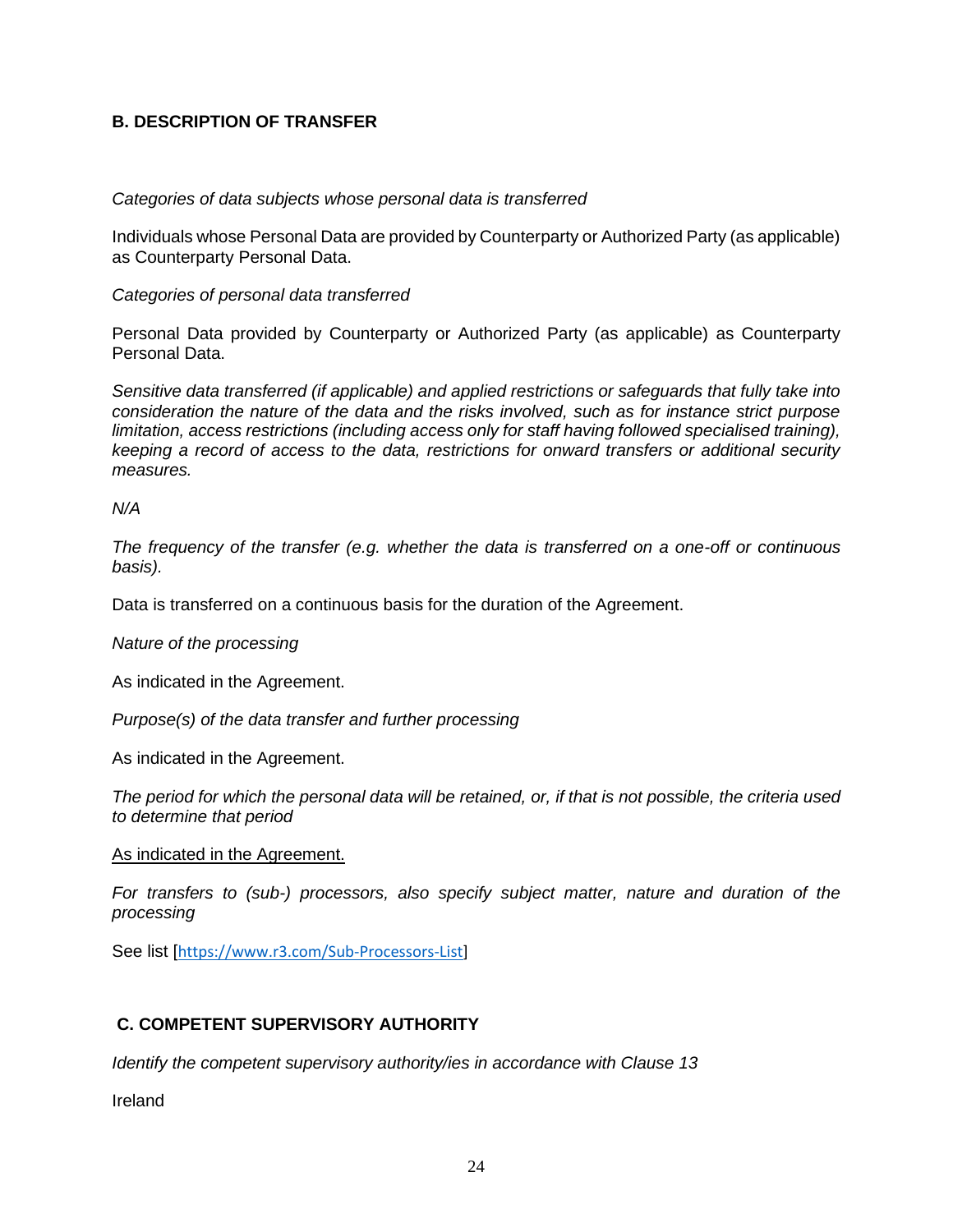# **ANNEX II - TECHNICAL AND ORGANISATIONAL MEASURES INCLUDING TECHNICAL AND ORGANISATIONAL MEASURES TO ENSURE THE SECURITY OF THE DATA**

# **1. Organizational Security Controls**

R3 will implement and maintain technical and organizational measures to protect Counterparty Personal Data against accidental or unlawful destruction, loss, alteration, unauthorized disclosure or access as described below ("Security Measures"). The Security Measures include governance around access to systems storing Counterparty Personal Data; to help restore timely access to Counterparty Personal Data following a Security Incident; and for regular testing of effectiveness. R3 will maintain such Counterparty Personal Data according to the control framework defined by R3's information security management framework.

# **a. Security Compliance**

R3 will take appropriate steps to require compliance with Security Measures by its employees, contractors and other processors to the extent applicable to their scope of performance, including ensuring that all persons authorized to process Counterparty Personal Data have committed themselves to confidentiality or are under an appropriate statutory obligation of confidentiality.

# **b. Data Incidents**

If R3 becomes aware of any Security Incidents, R3 will follow steps outlined above in section 6.4 of the DPA on the Security Incident response.

# **c. Security Responsibility**

R3's information security manager is responsible for ensuring the Security measures described herein.

# **2. Technical Security Controls**

# **a. Access Policy**

R3's internal access control processes and policies are designed to prevent unauthorized persons and/or systems from gaining access to systems used to process Counterparty Personal Data. R3's information security manager only provides authorized users with access to Counterparty Personal Data and all users are allocated unique user IDs for access to systems processing Counterparty Personal Data.

# **b. Data**

Production systems containing Counterparty Personal Data will be logically segregated from development systems. Appropriate authentication schemes will be maintained for systems processing Counterparty Personal Data. Systems processing Counterparty Personal Data will adequately protect that information at rest and in transit. Counterparty Personal Data will be deleted in accordance to with section 9 of the DPA on Return or Deletion of Counterparty Personal Data.

# **c. Other processors' Security**